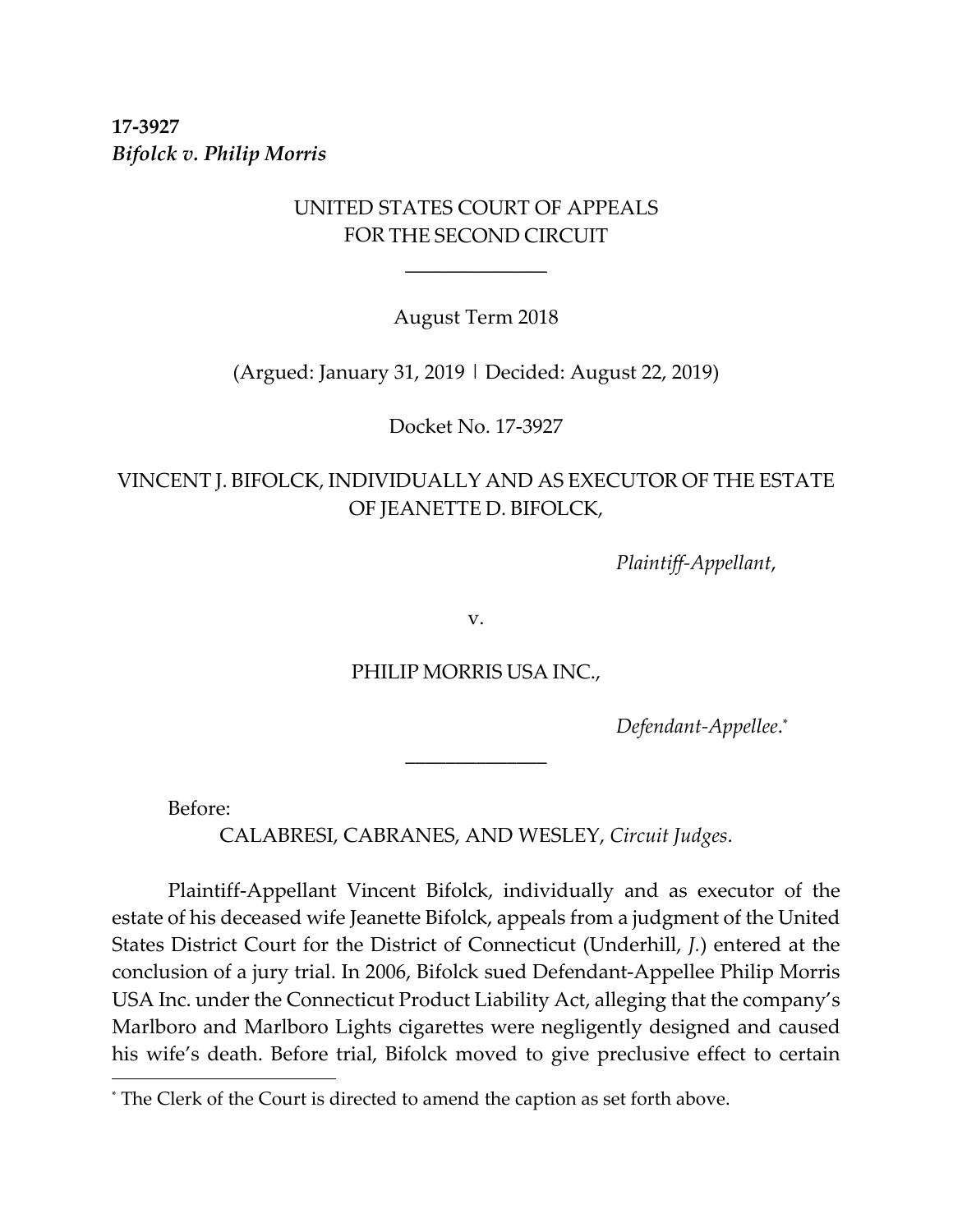factual findings made in a civil Racketeer Influenced and Corrupt Organizations Act case against Philip Morris and other major cigarette manufacturers before the United States District Court for the District of Columbia. The court denied Bifolck's motion. After a two-week trial, a jury found for Philip Morris. Bifolck argues on appeal that the district court misapplied the nonmutual offensive collateral estoppel standard. We agree. But, in the circumstances presented here, the district court's error does not necessarily require vacatur of the judgment. Accordingly, we **REMAND** the case and direct the district court to consider whether the application of nonmutual offensive collateral estoppel would be unfair. The judgment stands pending the outcome of these proceedings and, if requested by the parties, any further appellate review.

\_\_\_\_\_\_\_\_\_\_\_\_\_\_\_\_\_

DAVID S. GOLUB (Jonathan M. Levine, *on the brief*), Silver Golub & Teitell LLP, Stamford, CT, *for Plaintiff‐Appellant*.

GEOFFREY J. MICHAEL, Arnold & Porter Kaye Scholer LLP, Washington, D.C. (David E. Kouba, Arnold & Porter Kaye Scholer LLP, Washington, DC; Paul W. Rodney, Arnold & Porter Kaye Scholer LLP, Denver, CO; Frank P. Kelly, Shook, Hardy & Bacon LLP, San Francisco, CA; Scott D. Kaiser, Ruth Anne French‐Hodson, Shook, Hardy & Bacon LLP, Kansas City, MO; Francis H. Morrison, III, Axinn Veltrop & Harkrider LLP, Hartford, CT, *on the brief*), *for Defendant‐Appellee*.

WESLEY, *Circuit Judge*:

Vincent Bifolck, individually and as executor of the estate of his deceased wife Jeanette Bifolck, appeals from a judgment of the United States District Court for the District of Connecticut (Underhill, *J.*) entered at the conclusion of a jury trial. Bifolck sued Philip Morris USA Inc. under the Connecticut Product Liability

\_\_\_\_\_\_\_\_\_\_\_\_\_\_\_\_\_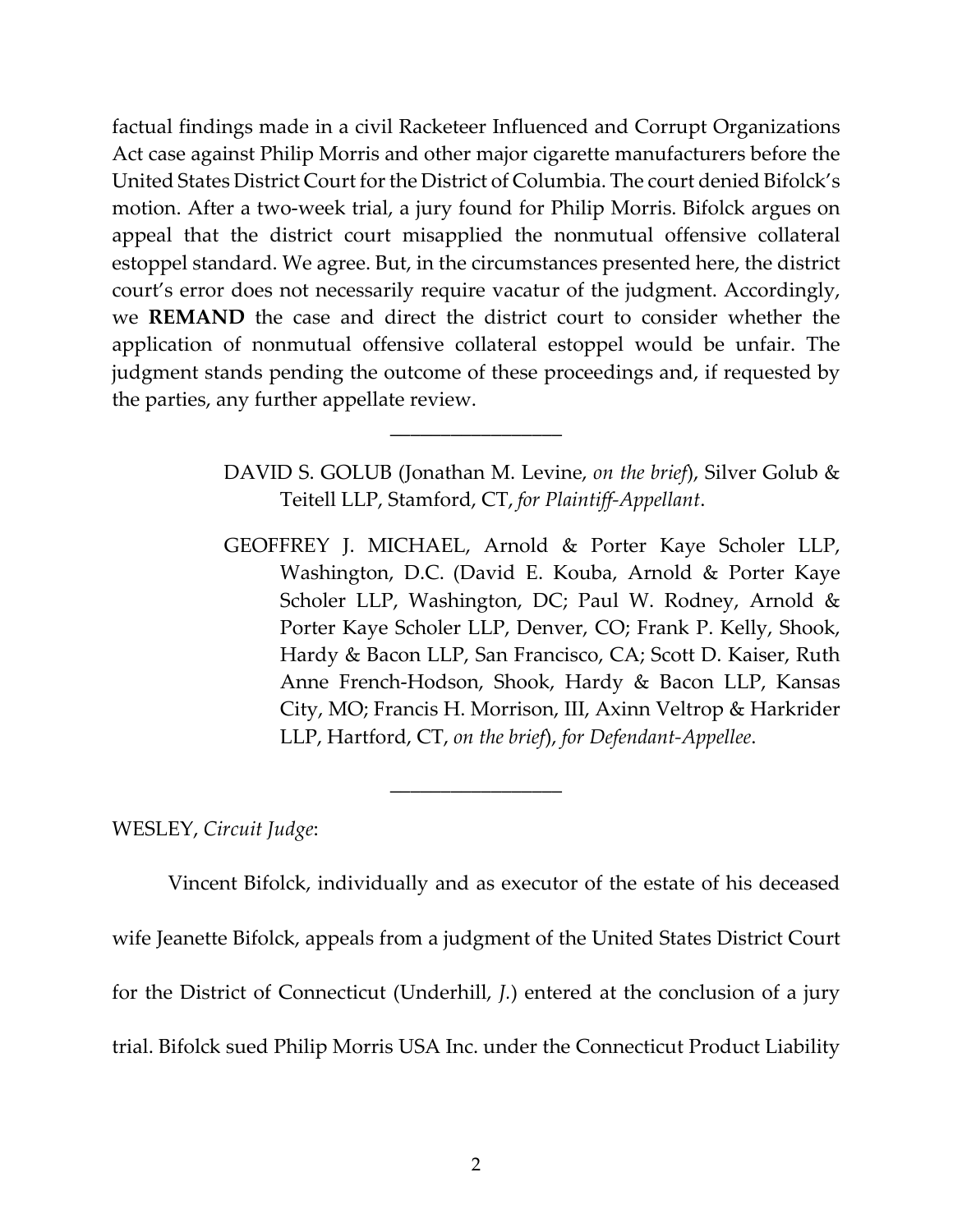Act ("CPLA"), alleging that its Marlboro and Marlboro Lights cigarettes (collectively, "Marlboros") were negligently designed and caused his wife's lung cancer and subsequent death at the age of 42.

Before trial, Bifolck moved to apply nonmutual offensive collateral estoppel<sup>1</sup> to certain factual findings made in a civil Racketeer Influenced and Corrupt Organizations Act ("RICO") case against Philip Morris and other major cigarette manufacturers before the United States District Court for the District of Columbia. *See United States v. Philip Morris USA, Inc.* ("*DOJ*"), 449 F. Supp. 2d 1 (D.D.C. 2006). Bifolck sought to preclude six factual findings, including that Philip Morris "manipulated [its] cigarette design and composition to assure nicotine delivery levels which create and sustain addiction." Bifolck App. 252. The district court denied the motion, concluding that the issues to which Bifolck sought to give preclusive effect were not necessary to the judgment in *DOJ*, and that the issues in the two actions were not sufficiently identical. After a two‐week trial, a jury found that Bifolck had failed to establish his claim.

<sup>&</sup>lt;sup>1</sup> Nonmutual offensive collateral estoppel is a species of collateral estoppel (or "issue preclusion," as it is also known) that operates to "preclude a defendant from relitigating an issue the defendant has previously litigated and lost to another plaintiff." *Faulkner v. Nat'l Geographic Enters. Inc.*, 409 F.3d 26, 37 (2d Cir. 2005).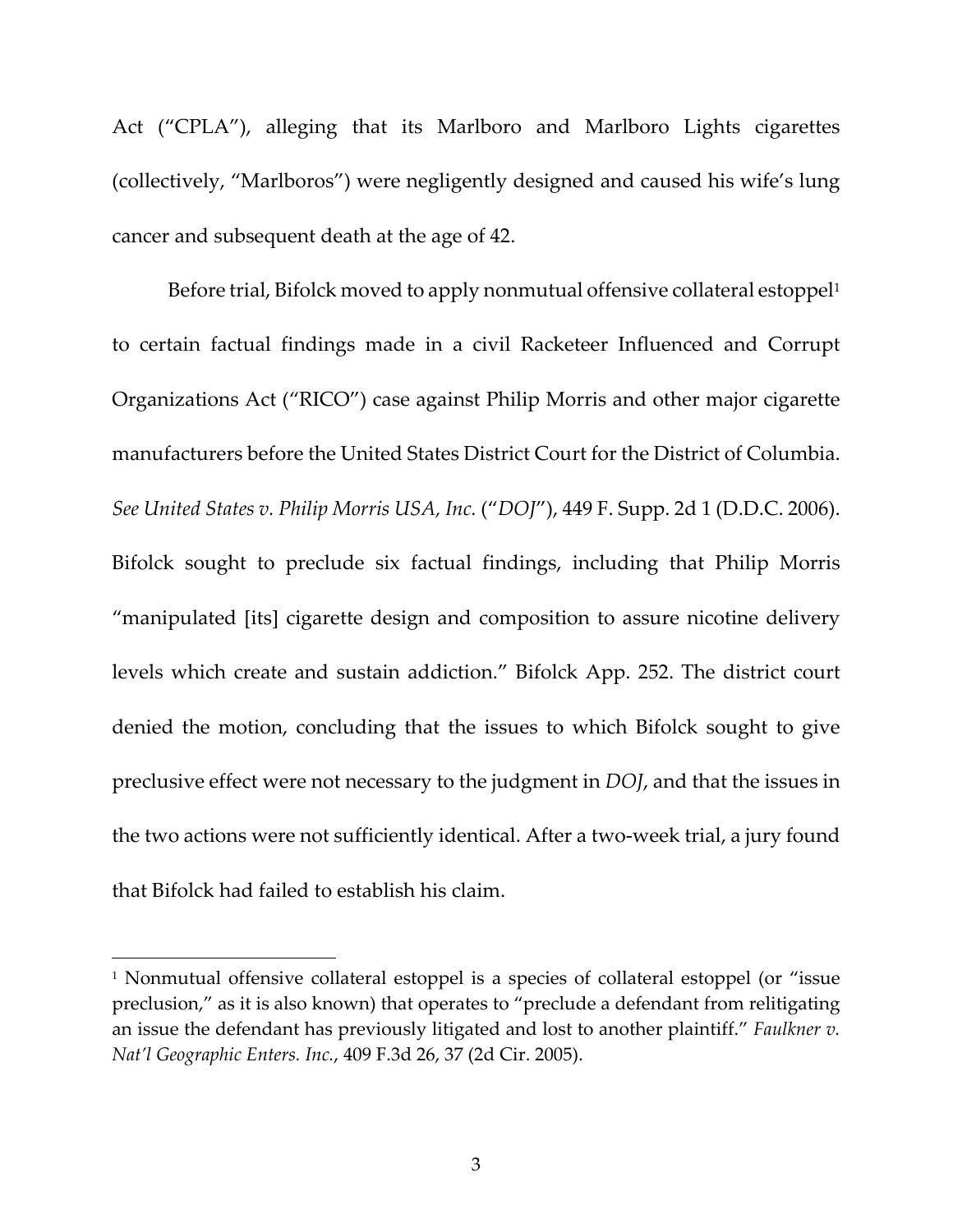On appeal, Bifolck argues that the district court erroneously applied the standard for nonmutual offensive collateral estoppel. We agree. But, in the circumstances presented here, the district court's error does not necessarily require vacatur of the judgment. Accordingly, we remand the case and direct the district court to consider whether the application of nonmutual offensive collateral estoppel would be unfair—a question that it expressly declined to reach. The judgment stands pending the outcome of these proceedings and, if requested by the parties, any further appellate review.

#### **BACKGROUND**

Jeanette Bifolck began smoking Marlboros in the early 1970s and stopped shortly before her death from lung cancer in 2000. In 2006, Vincent Bifolck filed this lawsuit, alleging that the "toxic ingredients" in Marlboros caused his wife's cancer and death. Bifolck App. 78. Relying on the CPLA, Conn. Gen. Stat. §§ 52‐ 572m *et seq*., Bifolck sought compensatory and punitive damages, arguing that Philip Morris "had the ability to design and manufacture" its cigarettes with reduced levels of nicotine and carcinogens, but negligently and "purposefully designed and sold its cigarette products to deliver a pharmacologically effective dose of nicotine in order to create and sustain nicotine addiction in its consumer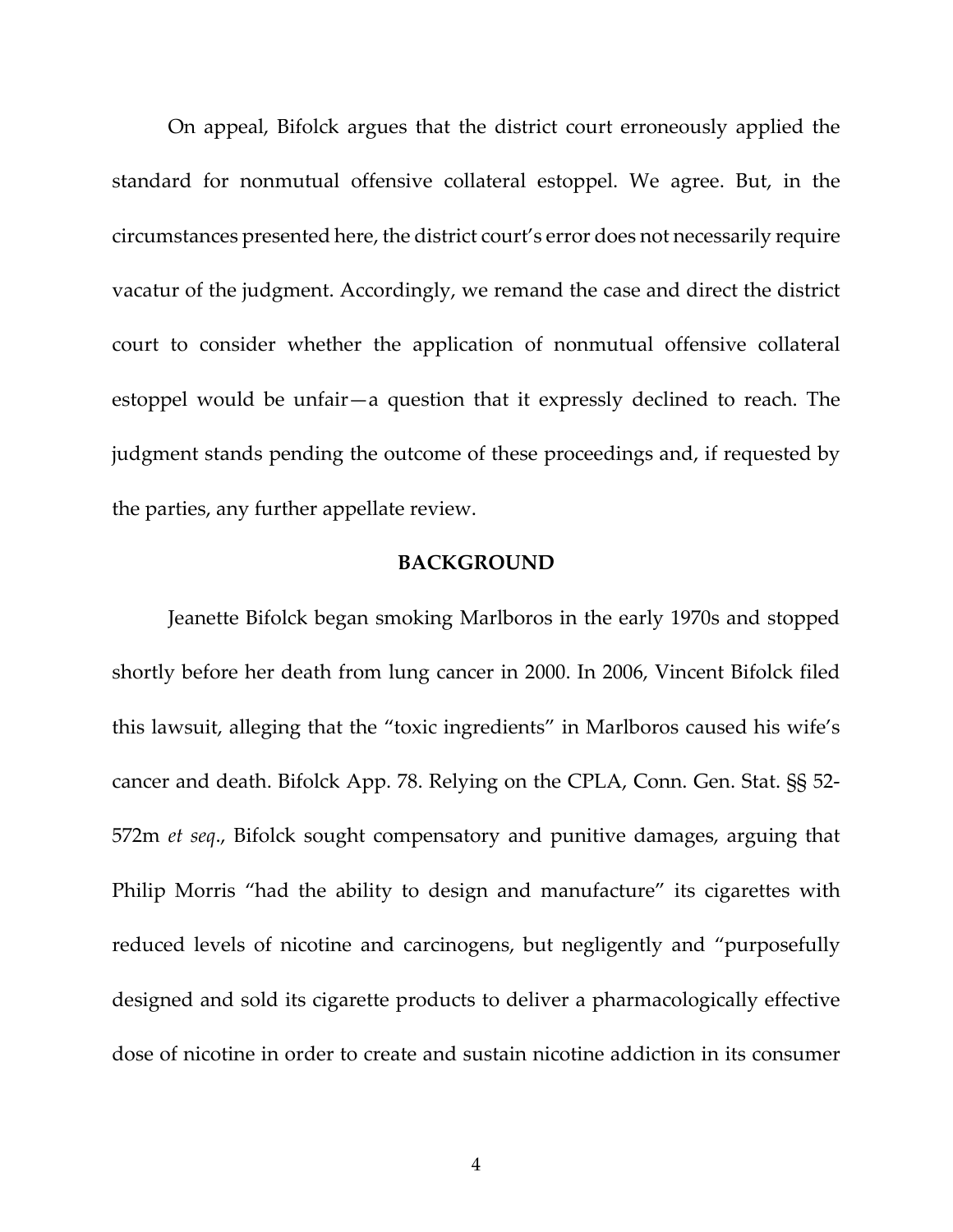smokers." *Id.* at 79–80. He also alleged that Philip Morris "falsely den[ied] that it manipulated the nicotine in [Marlboros]." *Id.* at 82. This, Bifolck argued, made Marlboros "defective and unreasonably dangerous" under the CPLA. *Id.* at 83.

Three weeks before trial, Bifolck moved to give preclusive effect to certain findings made in *DOJ*. That case began many years before, when the U.S. Department of Justice brought a civil RICO action against several major cigarette manufacturers, including Philip Morris. *DOJ*, 449 F. Supp. 2d at 26. In August 2006, after a nine‐month bench trial, the district court found that the defendants, including Philip Morris, violated RICO. *Id.* at 851, 901. As part of the remedy, the court ordered Philip Morris to make several "corrective statements"2 to major media outlets, including that<sup>3</sup>:

Philip Morris USA intentionally designed cigarettes to make them more addictive. Cigarette companies control the impact and delivery of nicotine in many ways, including designing filters and selecting cigarette paper to maximize the ingestion of nicotine, adding

<sup>2</sup> The United States Court of Appeals for the District of Columbia Circuit upheld the corrective statements with minor adjustments. *See United States v. Philip Morris USA Inc.*, 801 F.3d 250, 263 (D.C. Cir. 2015).

<sup>&</sup>lt;sup>3</sup> Because of various appeals, the language of the corrective statements was not finalized until June 27, 2017. *See United States v. Philip Morris USA Inc.*, 257 F. Supp. 3d 1 (D.D.C. 2017). Philip Morris began publishing its corrective statements in November of 2017, two weeks after the jury verdict in Bifolck's case.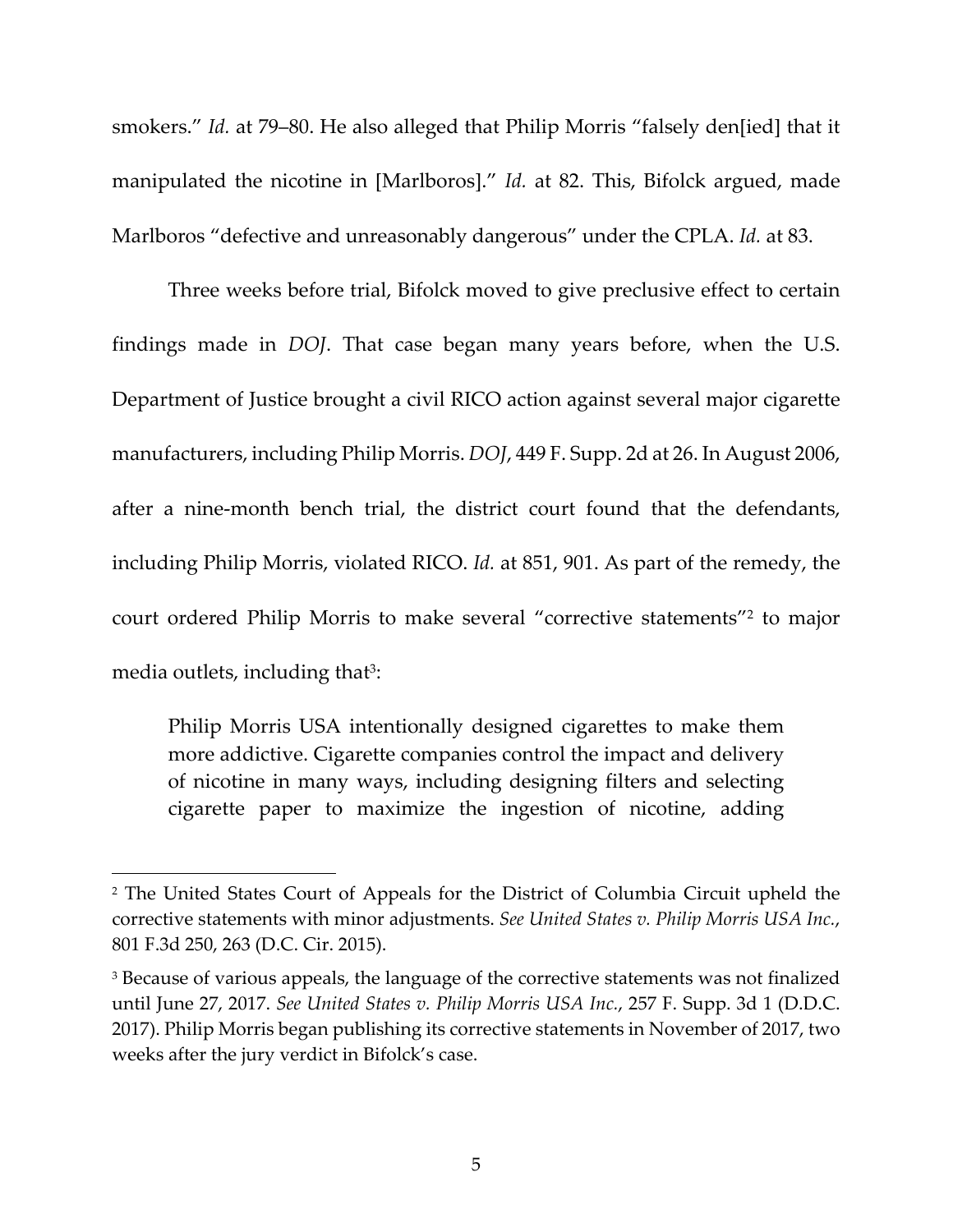ammonia to make the cigarette taste less harsh, and controlling the physical and chemical make‐up of the tobacco blend.

*United States v. Philip Morris USA Inc.*, 257 F. Supp. 3d 1, 5 (D.D.C. 2017).

After the corrective statements had been finalized but before they were published, Bifolck moved to preclude Philip Morris from challenging at trial six factual findings made against Philip Morris in *DOJ*. As relevant here, he sought to preclude Philip Morris from challenging that "[b]oth before and during the time that Mrs. Bifolck smoked, Philip Morris manipulated cigarette design and composition to assure nicotine delivery levels which create and sustain addiction." Bifolck App. 252.

The district court denied Bifolck's motion. It concluded, first, that the issues to which he sought to give preclusive effect were not identical to the issues in this action. In its view, *DOJ*, a "massive," multi-defendant civil RICO case, differed materially from Bifolck's single‐defendant, state product liability case. *Id.* at 605. The district court also determined that none of the findings to which Bifolck "[sought] to give preclusive effect . . . [were] necessary to the [c]ourt's ruling in [*DOJ*]." *Id.* It reasoned that the thousands of findings in *DOJ* made it "literally impossible" to determine which finding(s), if any, were *necessary* to the court's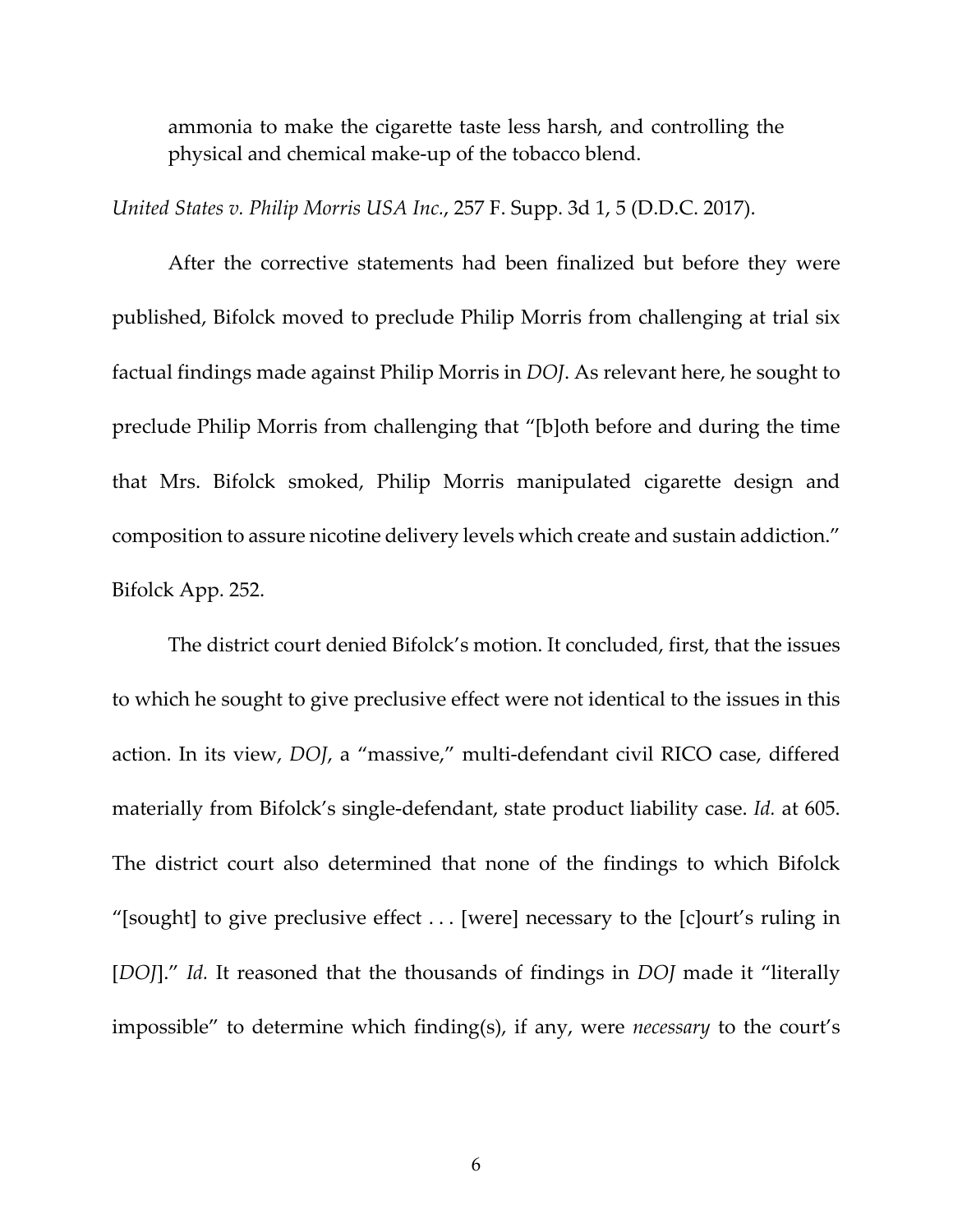judgment. *Id.* Finally, the court noted that if it "had to reach" the issue, it "probably would find that there are equitable considerations . . . that would make it inappropriate" to apply nonmutual offensive collateral estoppel. *Id.*

Trial commenced. Bifolck argued that, during the relevant period, Philip Morris's Marlboros were defective because they were unnecessarily carcinogenic and unnecessarily addictive. Philip Morris presented evidence that it did not manipulate nicotine yields in Marlboros to achieve an addictive level of nicotine. Richard Jupe, an employee of a Philip Morris affiliate whom Philip Morris called to provide expert testimony concerning cigarette design, testing, and manufacturing, testified that Philip Morris "[n]ever added nicotine" to its cigarettes between 1970 and 2000, and that the only nicotine in Marlboros was "naturally occurring in the leaf." *Id.* at 670. Jupe further testified that Philip Morris never studied the "minimum effective dose" necessary to create and sustain an addiction. *Id.* at 679. The court instructed the jury that it could find the design of Marlboros defective if it found "that the cigarettes were unreasonably dangerous because they were unnecessarily addictive . . . [or] unnecessarily carcinogenic." *Id.* at 681. The jury found that Bifolck failed to establish his claim.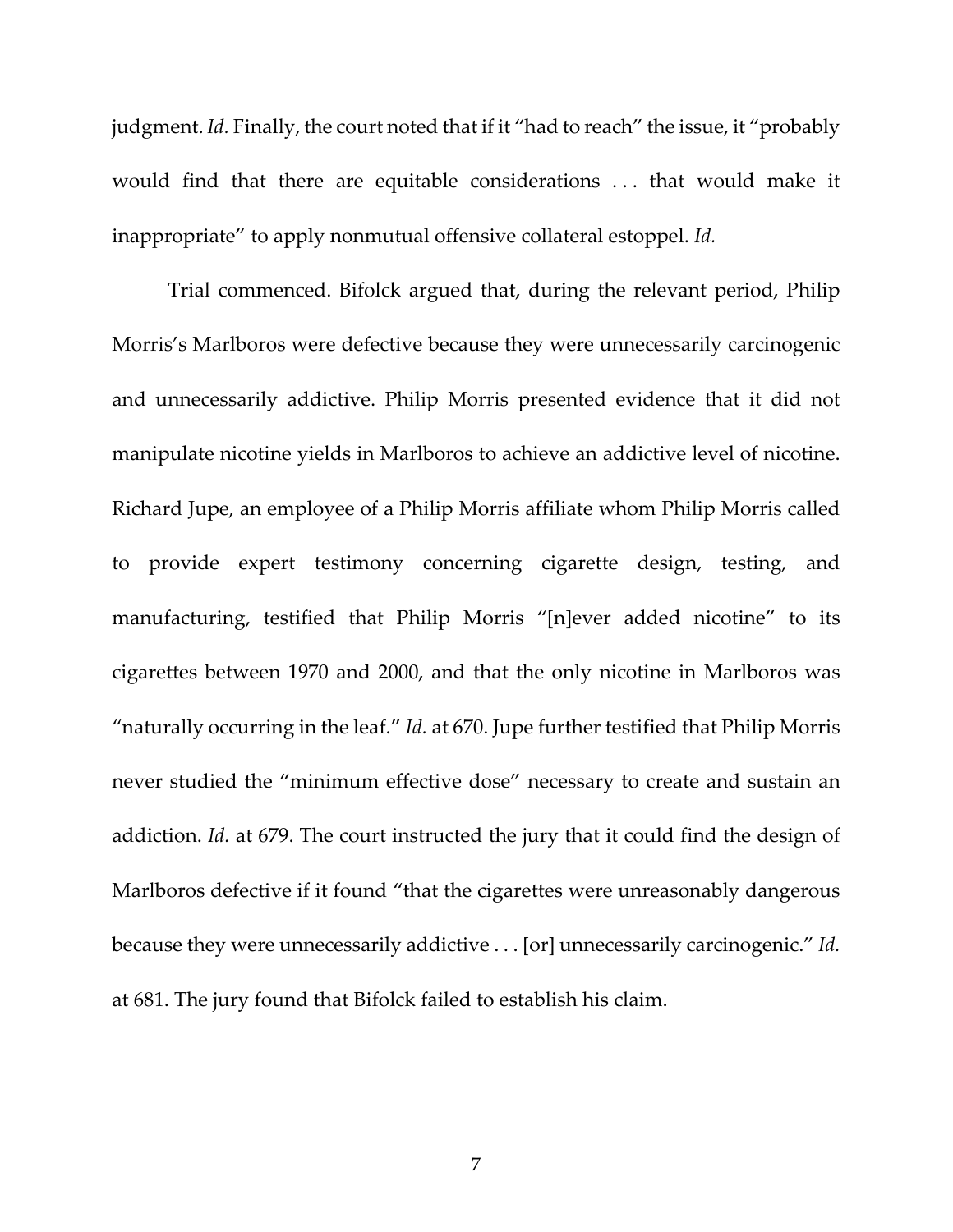On appeal, Bifolck challenges the district court's pretrial ruling with respect to one finding to which he sought to give preclusive effect: that Philip Morris "deceiv[ed] consumers into becoming or staying addicted to cigarettes by manipulating the design of cigarettes and the delivery of nicotine to smokers, while at the same time denying that they engaged in such efforts."4 *DOJ*, 449 F. Supp. 2d at 852.

#### **DISCUSSION**

Nonmutual offensive collateral estoppel, a form of issue preclusion, "preclude[s] a defendant from relitigating an issue the defendant has previously litigated and lost to another plaintiff." *Faulkner*, 409 F.3d at 37 (citing *Parklane Hosiery Co. v. Shore*, 439 U.S. 322, 329 (1979)). To invoke this doctrine, a plaintiff must satisfy four conditions:

<sup>4</sup> As previously noted, before trial, Bifolck sought to preclude Philip Morris from contesting that, "[b]oth before and during the time that Mrs. Bifolck smoked, Philip Morris manipulated cigarette design and composition to assure nicotine delivery levels which create and sustain addiction." Bifolck App. 252. One key difference between this formulation and the one Bifolck advances on appeal is the applicable temporal period. As we observe below, the factual findings in *DOJ* are not sufficiently specific to preclude Philip Morris from contesting that it manipulated nicotine levels in Marlboros during the period relevant to this action. Accordingly, we adopt the formulation of the issue as set forth in Bifolck's motion but without the time frame specified therein—*i.e.*, "Philip Morris manipulated cigarette design and composition to assure nicotine delivery levels which create and sustain addiction." *Id.*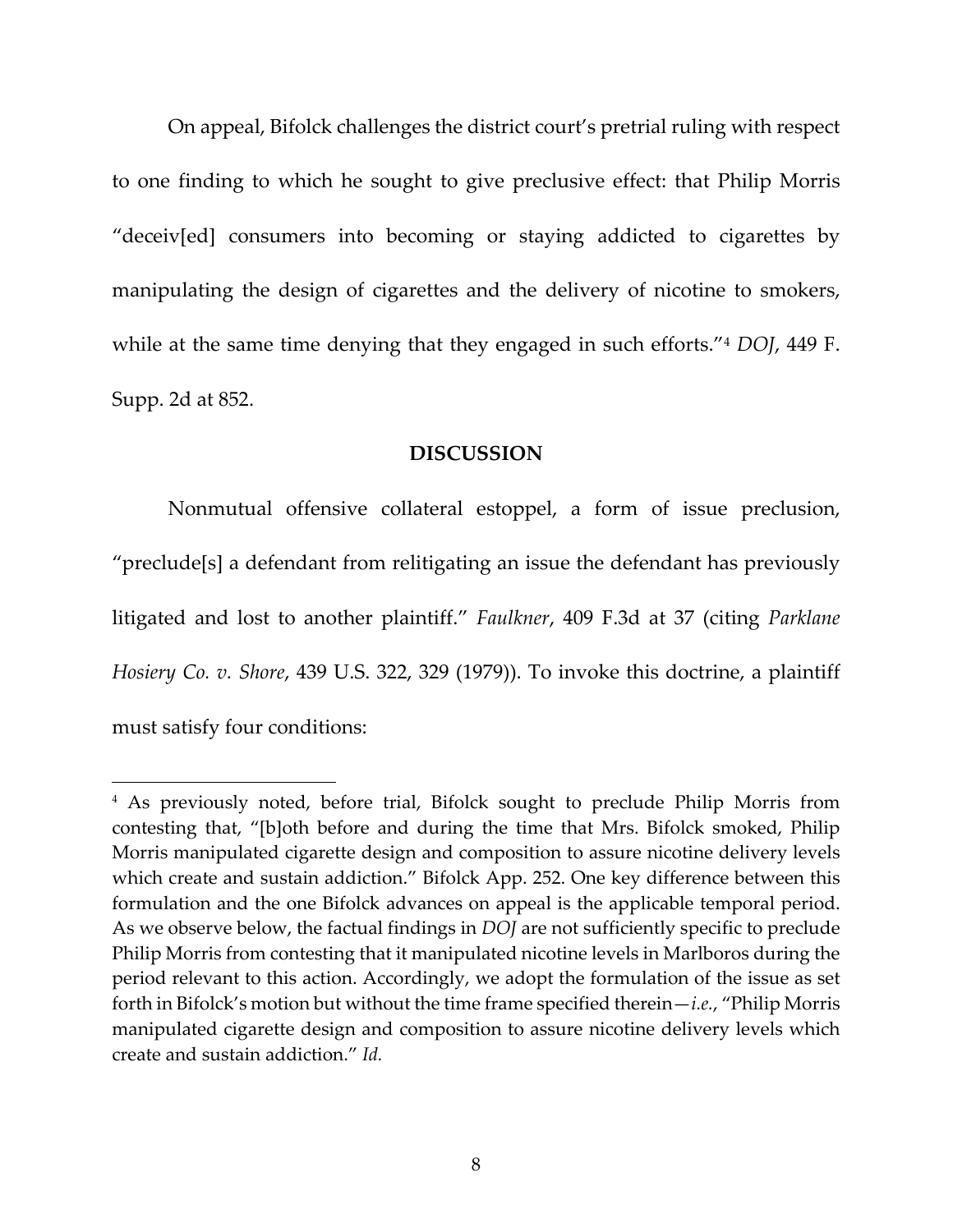- (1) the issues in both proceedings must be identical,
- (2) the issue in the prior proceeding must have been actually litigated and actually decided,
- (3) there must have been a full and fair opportunity for litigation in the prior proceeding, and
- (4) the issue previously litigated must have been necessary to support a valid and final judgment on the merits.

*Id.* (quotation marks and citation omitted). Additionally, in order to blunt the fear that nonmutual offensive collateral estoppel may be unfair to a defendant or fail to promote judicial economy, district courts must ensure that application of the doctrine is not unfair. *See Parklane Hosiery*, 439 U.S. at 331 ("[W]here . . . the application of offensive estoppel would be unfair to a defendant, a trial judge should not allow [it].").

## **Standard of Review**

There has been some confusion about the proper standard to be used in reviewing a district court's nonmutual offensive collateral estoppel determination. This Court has previously suggested that it reviews the issue *de novo*. *See SEC v. Monarch Funding Corp.*, 192 F.3d 295, 303 (2d Cir. 1999). But, relying on the Supreme Court's guidance in *Parklane Hosiery*, we have also been careful to note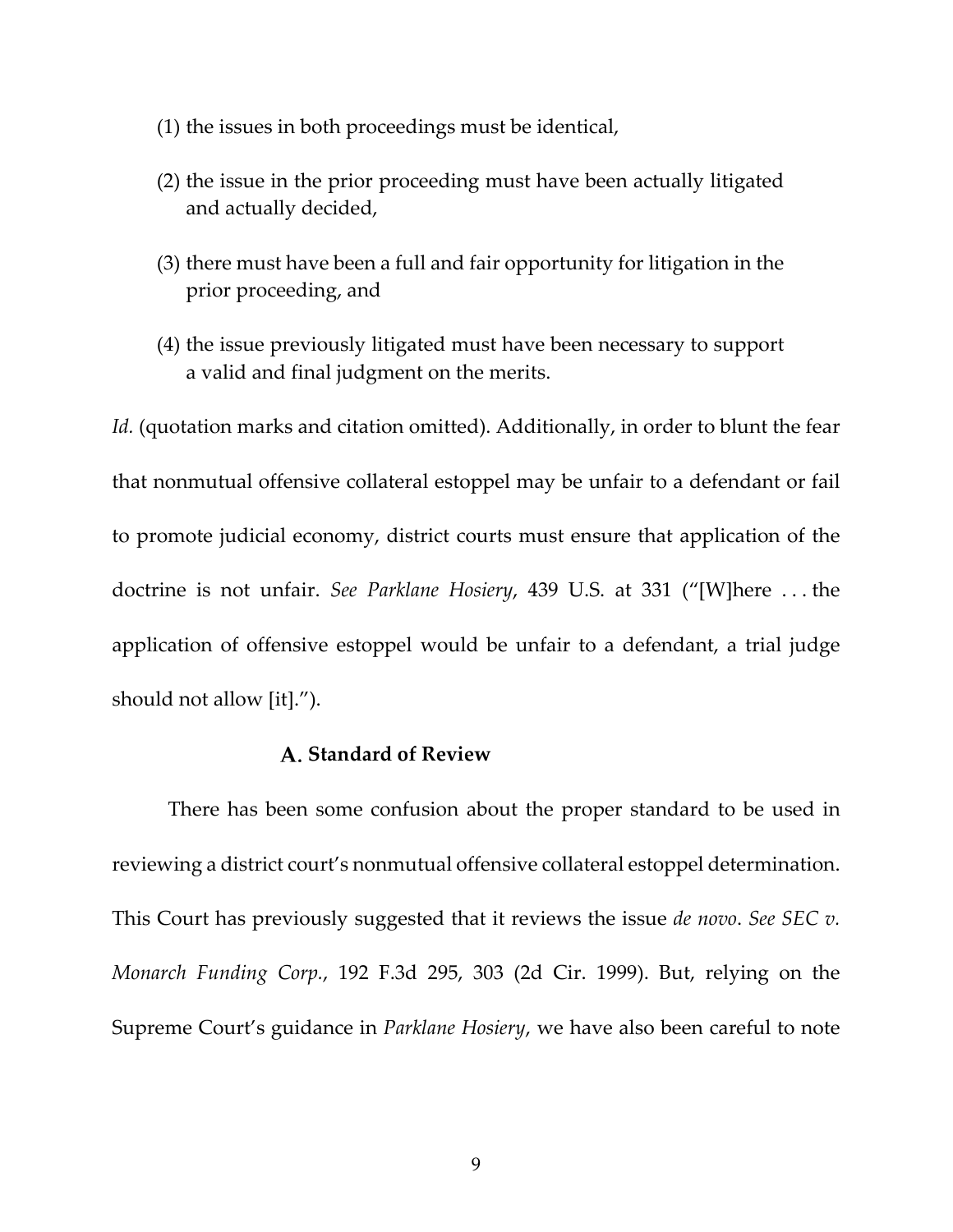that a "district court is generally accorded wide discretion to determine when offensive collateral estoppel should be applied." *See Remington Rand Corp. v. Amsterdam‐Rotterdam Bank, N.V.*, 68 F.3d 1478, 1486 (2d Cir. 1995) (citing *Parklane Hosiery*, 439 U.S. at 331).

*Monarch Funding* and *Remington Rand* focused on the correct standard for a particular aspect of collateral estoppel but failed to articulate how the standards operate together. Other courts have similarly struggled to apply these standards.<sup>5</sup> In practice, the standards fit together nicely. We review the district court's analysis of the four‐prong legal test *de novo*. *See Faulkner*, 409 F.3d at 34. The district court's fairness analysis—*i.e.*, its determination, after finding that the four-prong legal test is satisfied, that the *application* of nonmutual offensive collateral estoppel is either

<sup>5</sup> The Third and Eighth Circuits, for instance, read *Parklane Hosiery*'s language broadly. *See, e.g.*, *Jean Alexander Cosmetics, Inc. v. L'Oreal USA, Inc.*, 458 F.3d 244, 249 (3d Cir. 2006) ("[I]t is undoubtedly appropriate to review for abuse of discretion" a district court's "determin[ation whether] to apply non‐mutual offensive collateral estoppel."); *Berger Transfer & Storage v. Cent. States, Se. & Sw. Areas Pension Fund*, 85 F.3d 1374, 1376 (8th Cir. 1996) (same). As we do here, the Sixth and Ninth Circuits apply both standards. *See, e.g.*, *United States v. Sandoz Pharm. Corp.*, 894 F.2d 825, 826 (6th Cir. 1990) ("The availability of collateral estoppel is a mixed question of law and fact which we review *de novo*. However, once it is established that the elements of collateral estoppel are present, a district court has broad discretion to determine when the doctrine should be applied offensively." (citation omitted)); *Plaine v. McCabe*, 797 F.2d 713, 718 (9th Cir. 1986) (same).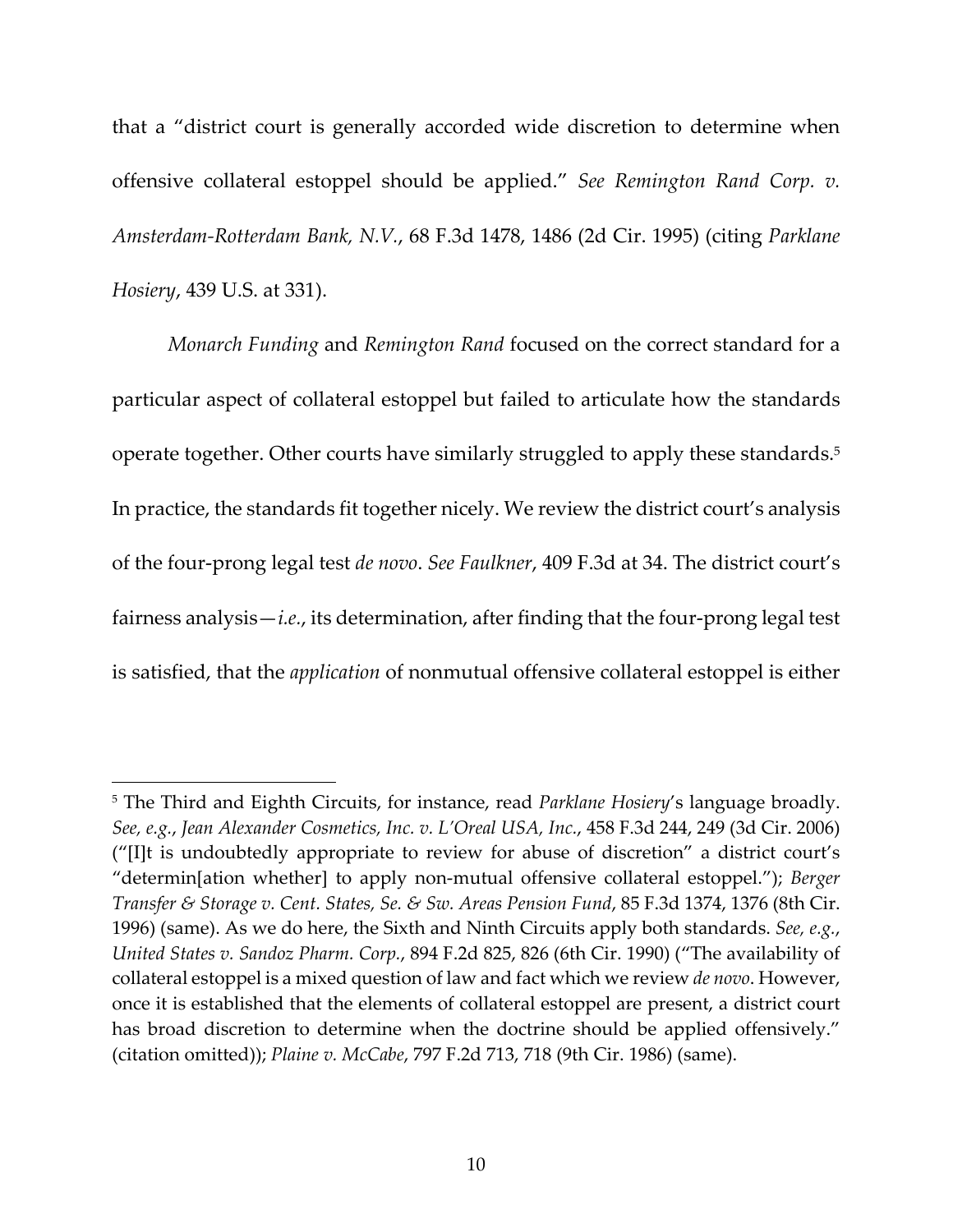*fair or unfair*—is reviewed for abuse of discretion. *See Remington Rand Corp.*, 68 F.3d at 1486.

Here, the district court premised its decision not to apply nonmutual offensive collateral estoppel on the first and fourth prongs of the legal analysis. Accordingly, we review its decision *de novo*. 6

#### **Identicality**

l

The first prong requires that the issue decided in the earlier case and the issue to which the plaintiff seeks to give preclusive effect be identical. *Proctor v. LeClaire*, 715 F.3d 402, 414 (2d Cir. 2013). It is concerned not with "claims or . . . causes of action as a whole," *id.*, but with *issues*—"single, certain and material point[s] arising out of the allegations and contentions of the parties," *Matusick v. Erie Cty. Water Auth.*, 757 F.3d 31, 48 (2d Cir. 2014) (citation omitted). Where, as here, the issue to which the plaintiff seeks to give preclusive effect concerns "only the existence or non‐existence of certain facts," and not "the legal significance of

<sup>6</sup> The district court's decision provides no clues concerning its view with respect to whether the second and third prongs of the analysis are satisfied. In light of Philip Morris's failure to contest these issues, we conclude that it has waived its ability to do so. We therefore assume that Bifolck has established the second and third prongs and limit our analysis to the first and fourth prongs.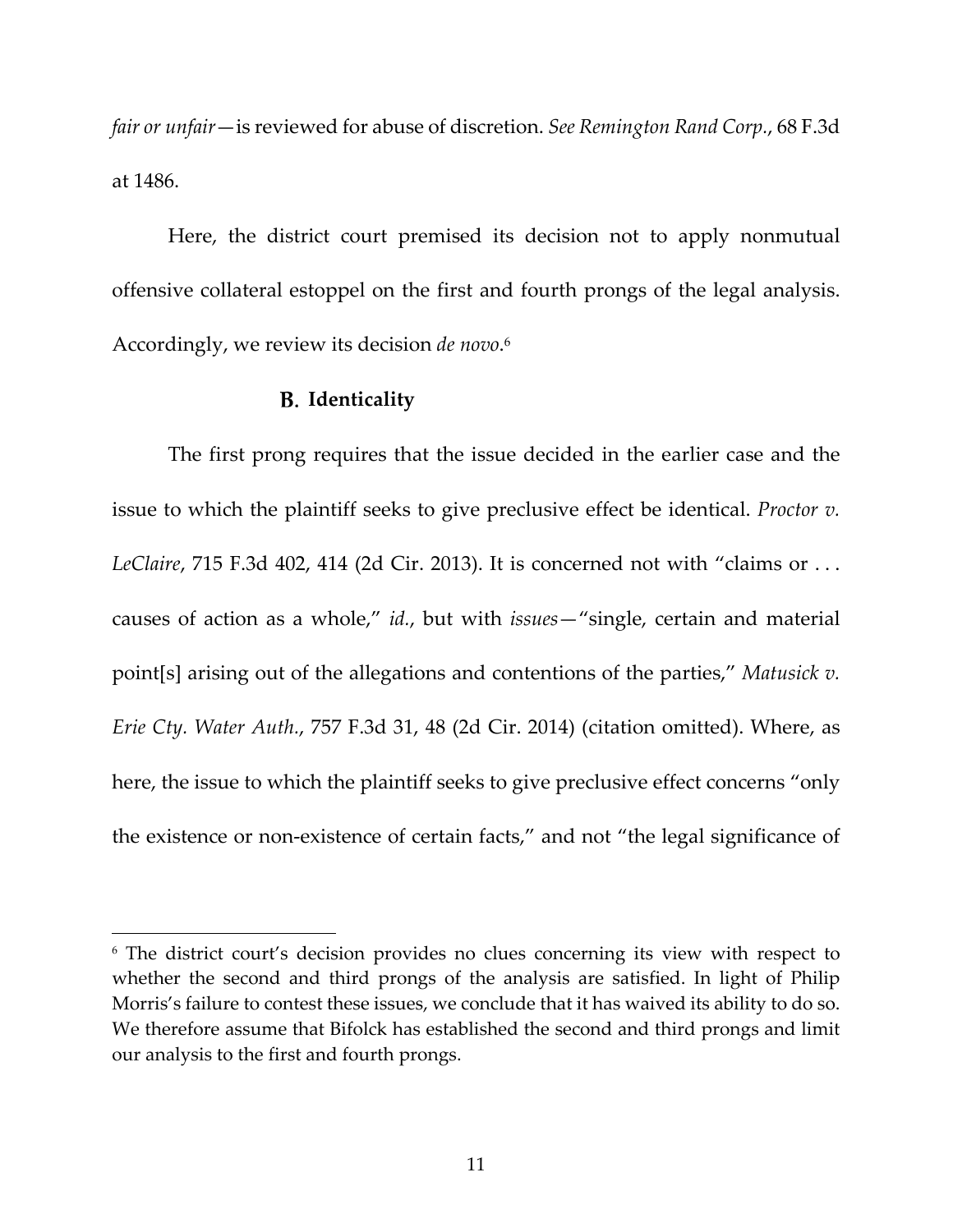those facts . . . , [it] need only deal with the same past events [as the previously‐ decided issue] to be considered identical." *Id.* (citation omitted). In such cases, the "legal standards to be applied" need not be identical.7 *Id.* (citation omitted). For example, in *Matusick*, we distinguished between a hearing officer's ultimate conclusion that Matusick committed disciplinable misconduct, which was "guided by [a] particular legal framework," from "[t]he *factual* findings supporting [this conclusion] . . . *i.e.*, that [Matusick] had failed to respond to calls and slept on duty." *Id.* at 49.

To determine whether the issues are identical, we begin by restating the issue to which Bifolck seeks to give preclusive effect: that "Philip Morris manipulated cigarette design and composition to assure nicotine delivery levels which create and sustain addiction." Bifolck App. 252. Several factual findings from *DOJ* touch on this issue. For example, the court in *DOJ* found that Philip

 $\overline{\phantom{a}}$ 

<sup>7</sup> Philip Morris argues that identicality can exist only if the controlling facts *and* law are consistent between the first and second suit. *See, e.g.*, *Faulkner*, 409 F.3d at 37 (requiring that the "controlling facts and applicable legal rules remain unchanged" (quoting *Comm'r of Internal Revenue v. Sunnen*, 333 U.S. 591, 599–600 (1948))). This misconstrues the standard. *Faulkner* and *Sunnen* concerned the application of collateral estoppel where the "legal atmosphere" was "vitally altered between the time of the first judgment and the second." *See Sunnen*, 333 U.S. at 600. Because neither party alleges a change in law (to RICO, the CPLA, or otherwise), this point is irrelevant to our analysis here.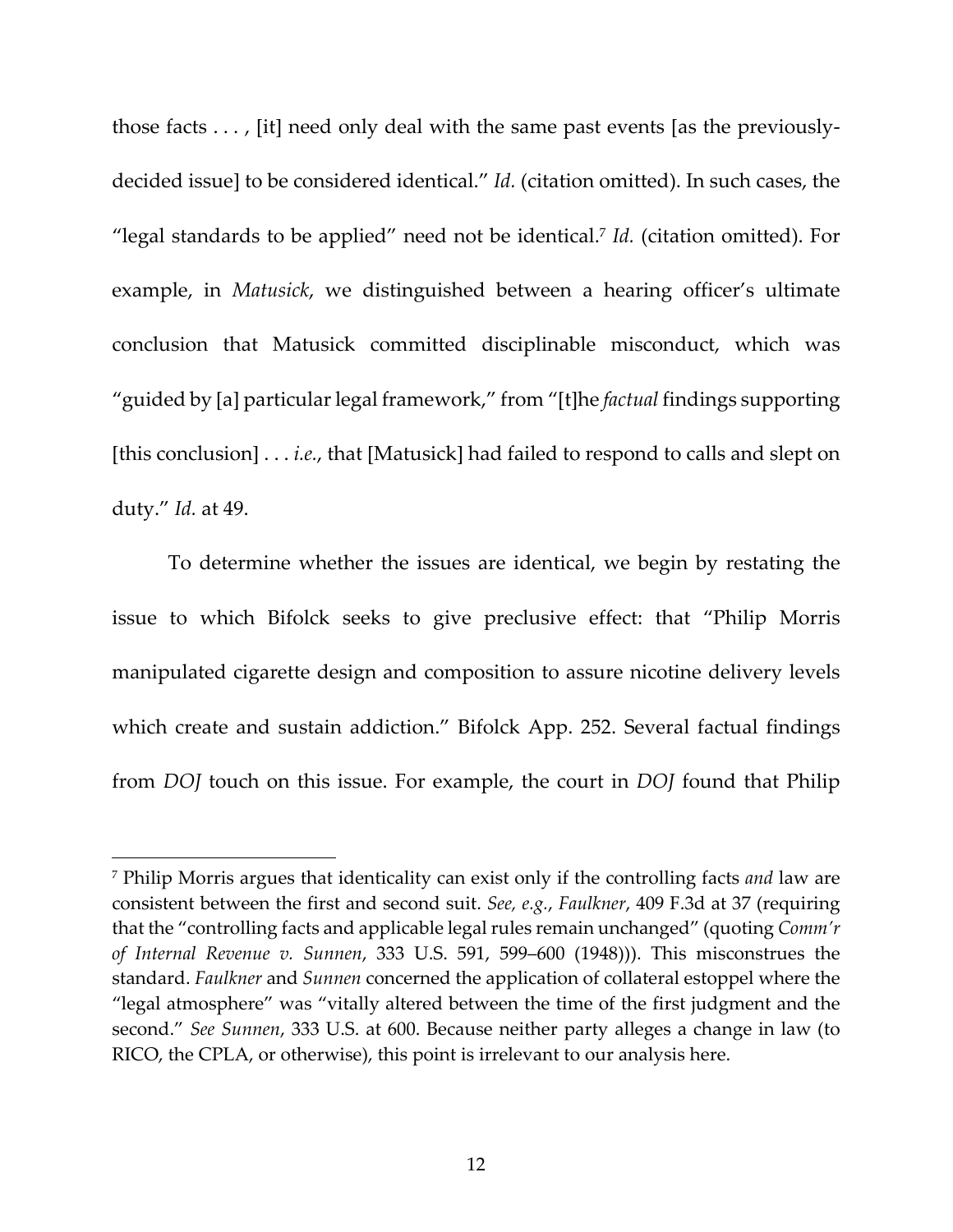Morris "Researched, Developed, and Utilized Various Designs and Methods of Nicotine Control to Ensure that All [its] Cigarettes Delivered Doses of Nicotine Adequate to Create and Sustain Addiction," *DOJ*, 449 F. Supp. 2d at 337 at heading 2, and that Philip Morris "understood that its market position . . . required the development of cigarettes that provide nicotine in amounts sufficient to ensure that smokers become and remain addicted" and, therefore, "took steps, over a sustained period of time, to develop such cigarettes," *id.* at 334 \leq 1493.<sup>8</sup> On its face, therefore, the issue to which Bifolck sought to give preclusive effect is identical to a "certain and material point" that was decided in *DOJ*. *See Matusick*, 757 F.3d at 48 (citation omitted).

Philip Morris argues that the issues are not identical because the instant case involves a narrower issue: that Philip Morris manipulated cigarette design and composition of *Marlboros* between the *1970s and 2000*. And the more general fact that Philip Morris manipulated nicotine levels, it contends, is irrelevant to Bifolck's

<sup>8</sup> *See also id.* at 311 ¶ 1380 ("Philip Morris ha[d] been aware of the need to effectively . . . control the amount of nicotine in cigarettes since as early as the 1940s."); *id.* at 341 ¶ 1526 ("Philip Morris ha[d] been altering the blend of its tobacco filler to obtain desired levels of nicotine since at least 1954."); *id.* at 341 ¶ 1528 ("By 1960, Philip Morris was studying the effects of adding nicotine maleate to blended leaf tobacco to determine if the nicotine content of cigarettes could be increased.").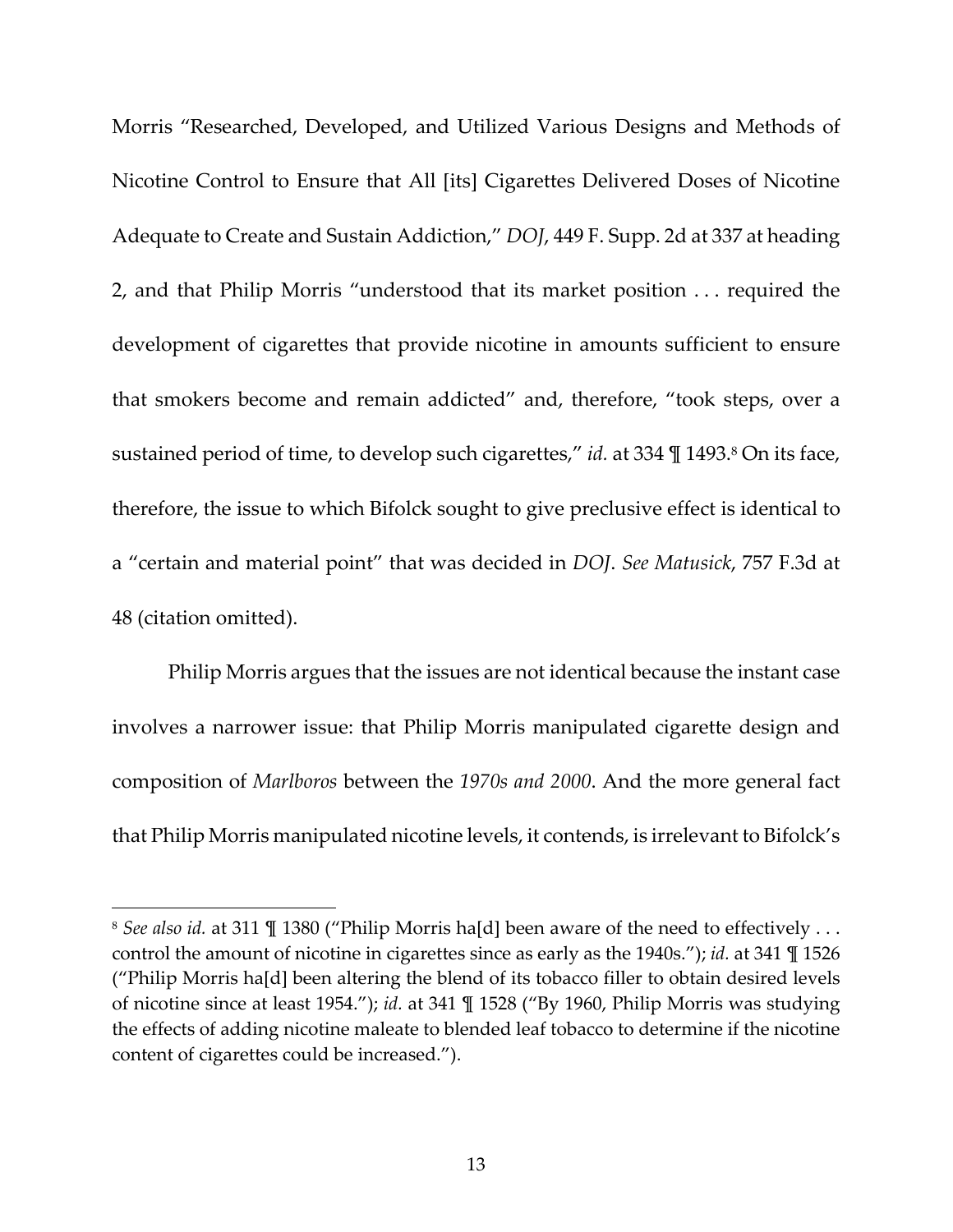claims. It is true that *DOJ* implicated more than fifty years of alleged misconduct involving multiple defendants and dozens of cigarette brands, and that the factual findings at issue here were not made at such a level of specificity as to implicate Marlboros or the time period during which Jeanette Bifolck smoked. Because the factual findings from *DOJ* do not clearly state whether they implicate Marlboros during the operative period, we agree that the findings cannot be used to preclude Philip Morris from contesting this issue.

We do not agree, however, that Bifolck sought to give preclusive effect to this narrow issue, and we believe the more general issue is relevant to Bifolck's claims. As we understand it, Bifolck's motion requested that the district court give preclusive effect to a general factual finding about Philip Morris's knowledge and corporate practices. This general finding supported Bifolck's theory at trial, including his claim that Philip Morris "had the ability to make [its] cigarettes . . . safer by" reducing "the nicotine to nonaddictive levels." Bifolck App. 607; *see* discussion *infra* Section D & E.

To the extent Philip Morris contends that the identicality prong requires that the issue to which a plaintiff seeks to give preclusive effect be identical to an issue the plaintiff must ultimately prove at trial, Philip Morris is mistaken on the law. It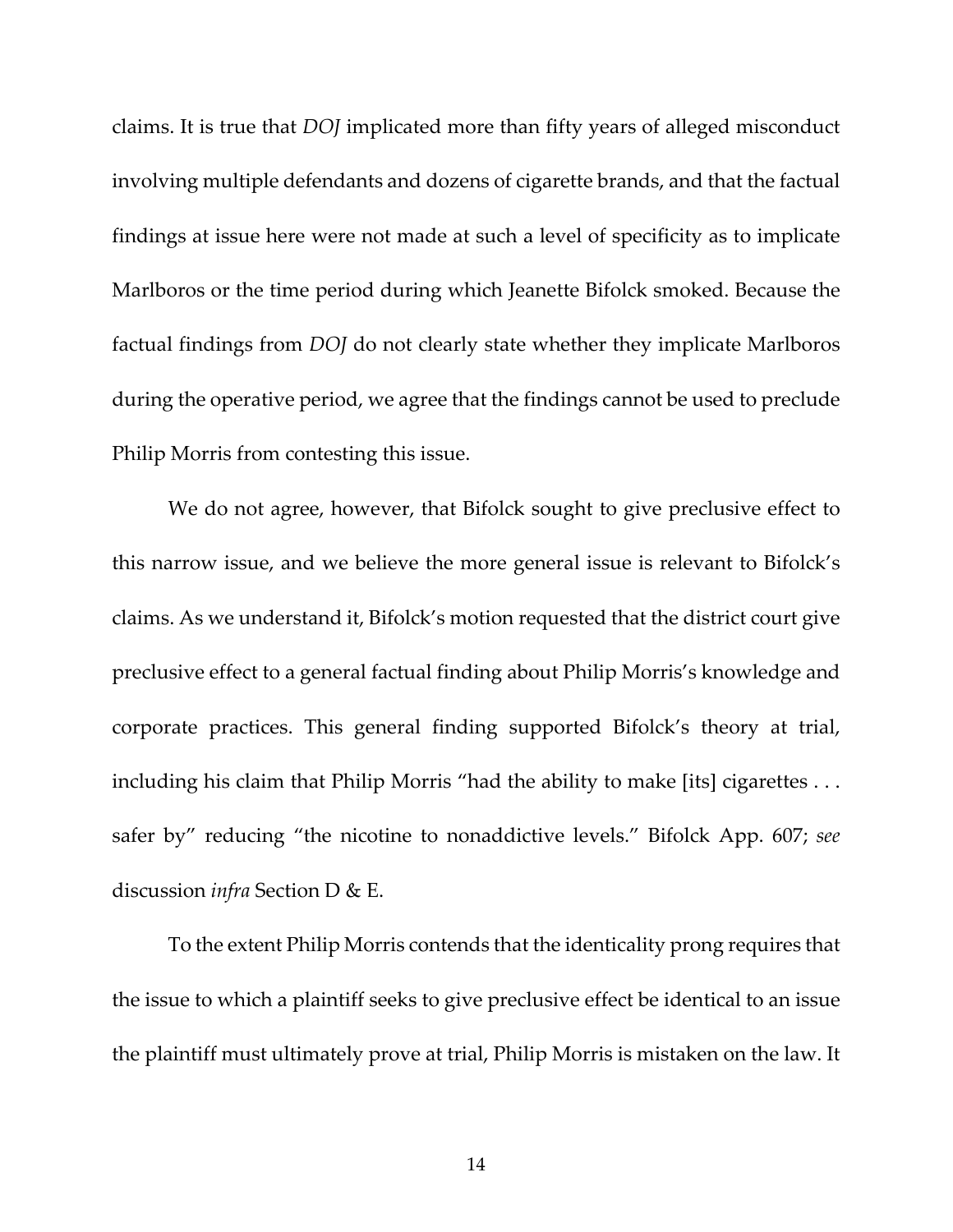suffices that the issue decided in the prior proceeding is identical to the issue *as to which preclusion is sought*. *See Matusick*, 757 F.3d at 49 (concluding that the district court should have given preclusive effect to certain factual findings from the prior proceeding notwithstanding that those findings did not, without more, resolve an ultimate issue at trial).

We also disagree with the district court's conclusion that the issues are not identical because the *scope of the two cases* and the *causes of action* asserted therein are different. *See* Bifolck App. 605 ("Here we've got RICO, and we've got Connecticut product liability, so they're not identical."). As we have previously observed, the identicality standard does not require either that the two cases have the same scope or that they involve the same causes of action. *Proctor*, 715 F.3d at 414. Rather, it is met, as here, so long as the *issues* are identical. Whether differences in scope and causes of action make the application of nonmutual offensive collateral estoppel *unfair* is an important, but separate, determination, and one that is analyzed as part of the fairness inquiry.

In sum, we find the first prong—issue identicality—satisfied.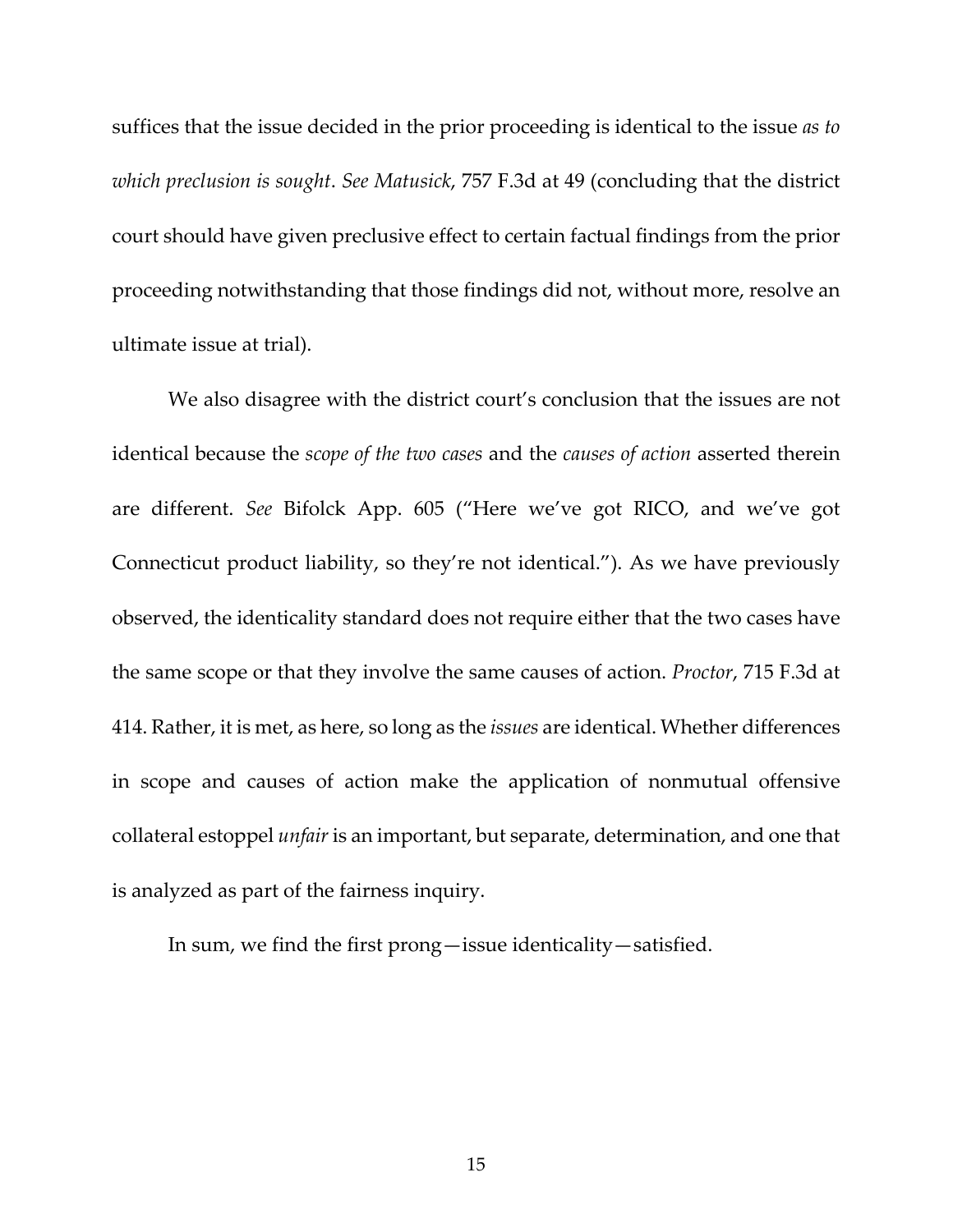### **Necessity**

The fourth prong of the nonmutual offensive collateral estoppel analysis requires that the issue to which the plaintiff seeks to give preclusive effect "have been necessary to support a valid and final judgment on the merits" in the earlier case. *Faulkner*, 409 F.3d at 37. An issue is "necessary or essential only when the *final outcome* hinges on it." *Bobby v. Bies*, 556 U.S. 825, 835 (2009) (emphasis added). This requirement "'protect[s]' against unfairness[] by ensuring that the issue [was] 'really disputed and that the loser . . . put out his best efforts.'" *Monarch Funding Corp.*, 192 F.3d at 307 (first alteration in original) (quoting *The Evergreens v. Nunan*, 141 F.2d 927, 929 (2d Cir. 1944)); *see also United States v. Hussein*, 178 F.3d 125, 129 (2d Cir. 1999) (explaining that when an issue was unnecessary to a judgment, the parties may have had "limited incentive to litigate [it] fully," and it may have been "less likely to receive close judicial attention" (citation omitted)).

The conclusion in *DOJ* that Philip Morris violated RICO did not turn on any of the factual findings to which Bifolck sought to give preclusive effect. A plaintiff suing under civil RICO must prove two or more racketeering acts, or "predicates," to establish liability. *See* 18 U.S.C. §§ 1961(5), 1962. The Department of Justice alleged 148 predicates in *DOJ*, only some of which involved Philip Morris and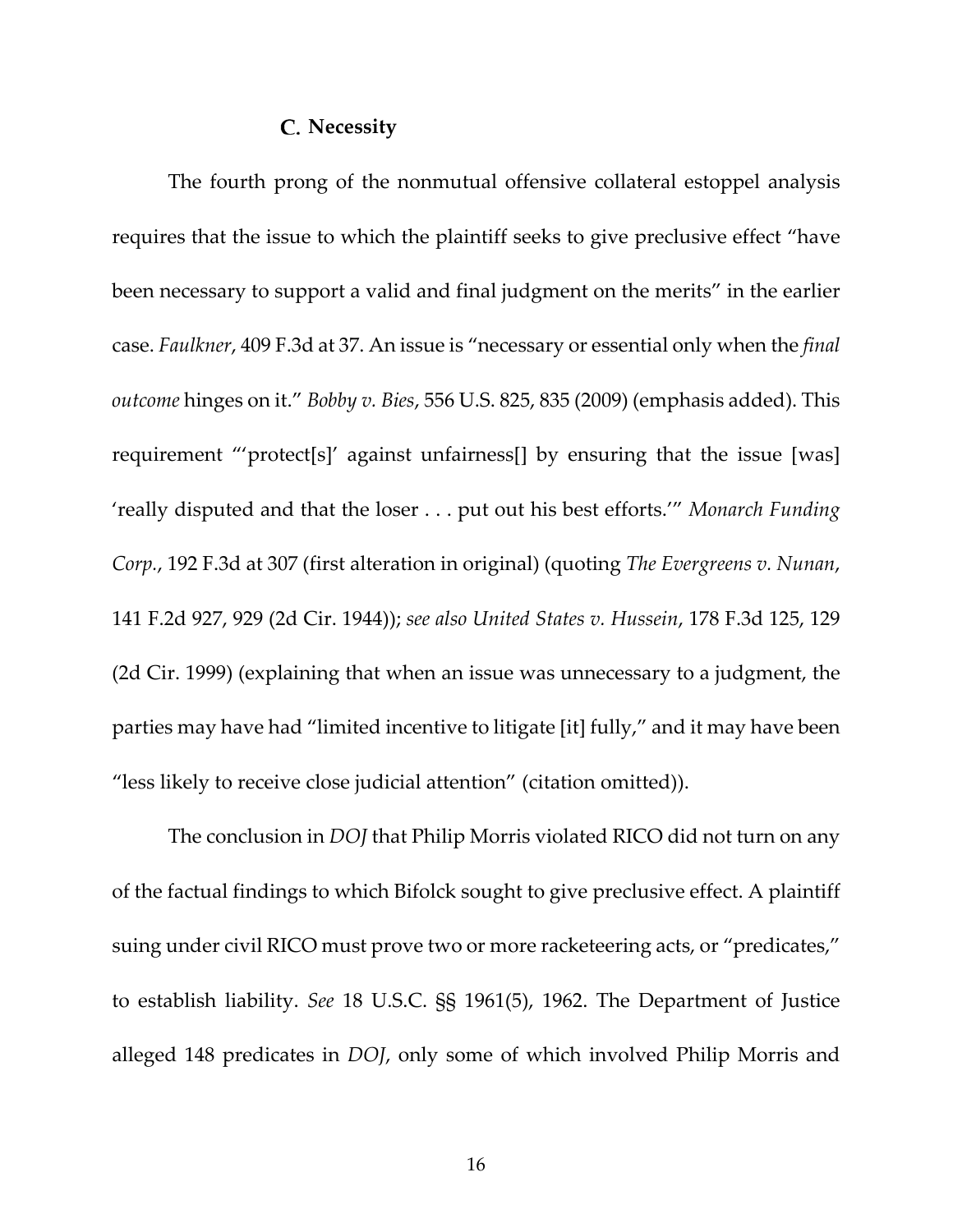nicotine manipulation. *See DOJ*, 449 F. Supp. 2d at 959–86. We therefore agree with the district court that it is virtually impossible to determine which, if any, factual findings were necessary to the finding of liability.

But this is not the end of the matter. Bifolck argues that the judgment also includes the *remedy imposed*, namely, that Philip Morris make a nearly identical corrective statement to the media. We agree.

The necessity requirement is met where, as here, the issue is essential to the remedy imposed, even if the issue is not essential to a finding of liability. Courts have long considered the right to recover and its remedy to be integral components of the outcome of a case. *See Marbury v. Madison*, 5 U.S. 137, 147 (1803) ("It is a settled and invariable principle, that every right, when withheld, must have a remedy, and every injury its proper redress." (citing 3 William Blackstone, Commentaries \*109)). As with the issue of liability, parties have a powerful incentive to fully litigate a remedy. *See Hussein*, 178 F.3d at 129. A remedy is, therefore, part of the "final outcome" of a case and is necessary to its judgment. *Bobby*, 556 U.S. at 835.

Here, the remedy imposed in *DOJ* includes a requirement that Philip Morris issue a corrective statement concerning, among other matters, its practices with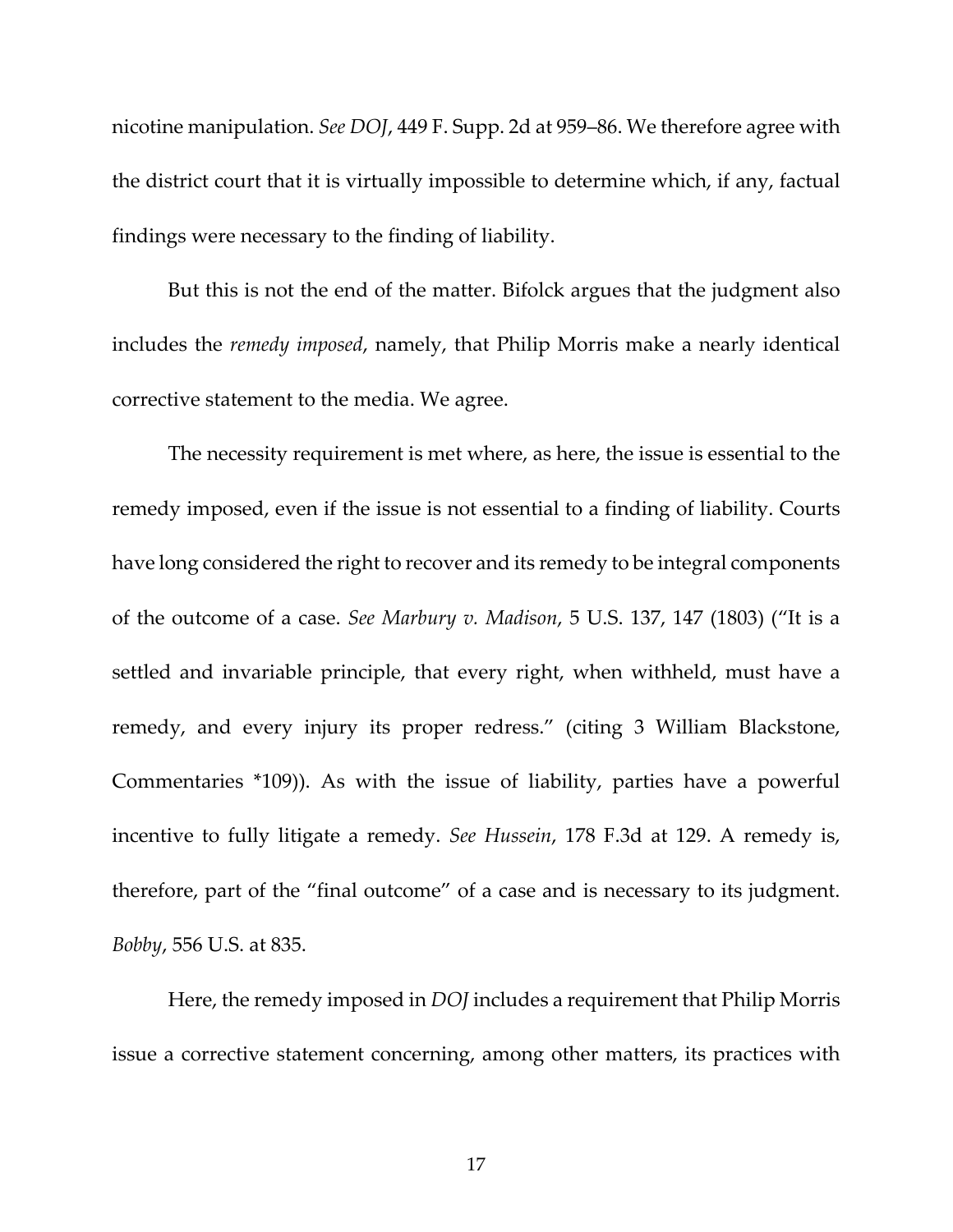respect to nicotine manipulation. *See Philip Morris USA Inc.*, 257 F. Supp. 3d at 2, 5. The corrective statement is directly supported by, and dependent upon, at least some of the factual findings in *DOJ*. *Compare id.*, 257 F. Supp. 3d at 5 (ordering Philip Morris to state to major media outlets that "Philip Morris USA intentionally designed cigarettes to make them more addictive. Cigarette companies control the impact and delivery of nicotine in many ways, including designing filters and selecting cigarette paper to maximize the ingestion of nicotine, adding ammonia to make the cigarette taste less harsh, and controlling the physical and chemical make‐up of the tobacco blend"), *with, e.g.*, *DOJ*, 449 F. Supp. 2d at 337 at heading 2 (finding that Philip Morris "Researched, Developed, and Utilized Various Designs and Methods of Nicotine Control to Ensure that All [its] Cigarettes Delivered Doses of Nicotine Adequate to Create and Sustain Addiction"). And Philip Morris has litigated the corrective statements for more than a decade at both the trial and appellate levels. There is thus little doubt that it "put out [its] best efforts," *Monarch Funding Corp.*, 192 F.3d at 307 (quotation marks and citation omitted), and that the corrective statements received "close judicial attention," *Hussein*, 178 F.3d at 129.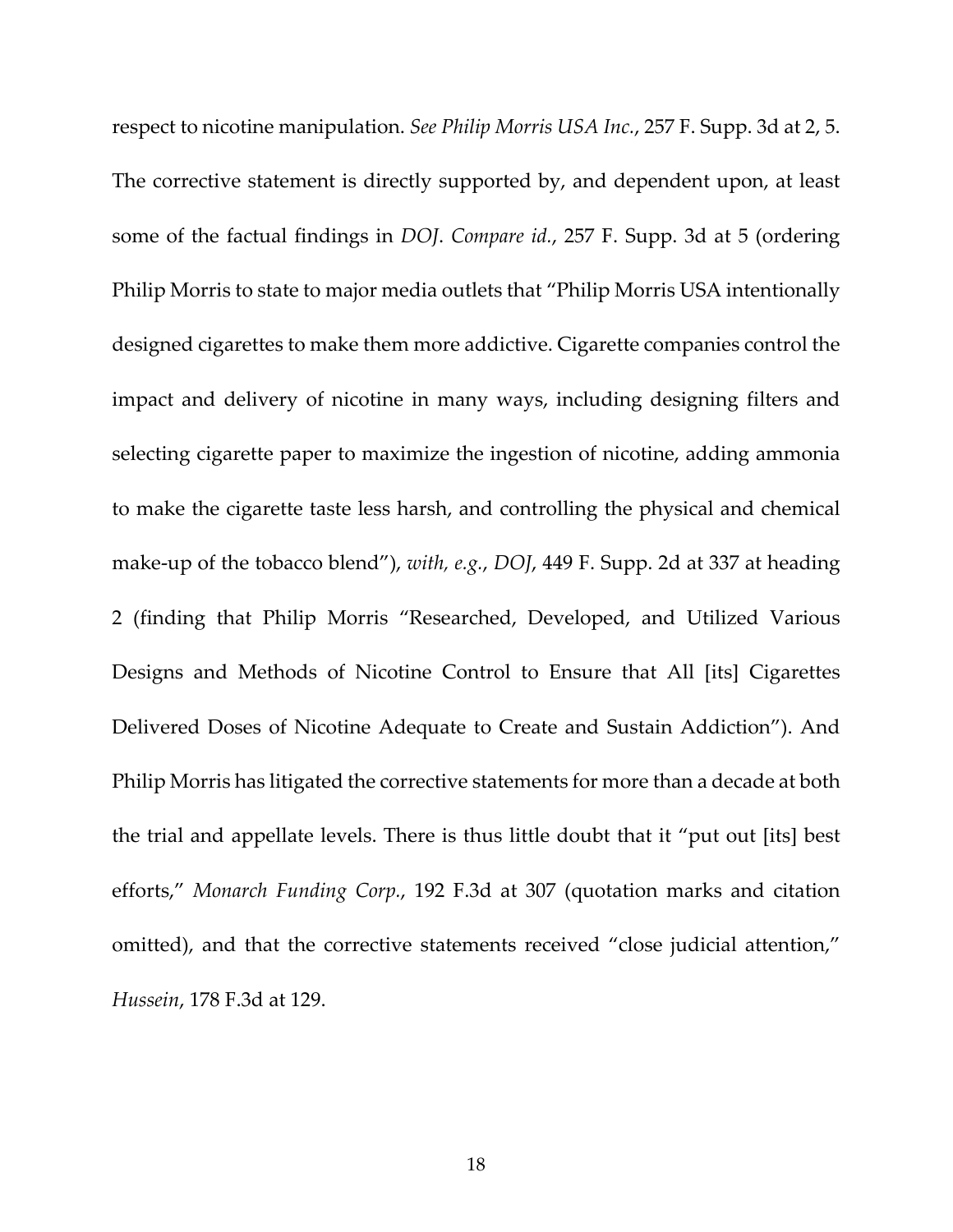Accordingly, we conclude that the finding to which Bifolck sought to give preclusive effect was necessary to the remedy imposed by the court in *DOJ*, and therefore necessary to the judgment.

Philip Morris also argues that Bifolck's claim fails because the corrective statement was not explicitly tied to any specific factual finding(s). In other words, the factual findings in *DOJ* were not necessary to the judgment in that case because there was no indication that the corrective statement ordered by the court in *DOJ* "hinge[d]" on them. *Bobby*, 556 U.S. at 835. We disagree. Limiting nonmutual offensive collateral estoppel only to the specific findings on which *liability* turned would unnecessarily prevent its application in complex cases where liability turns on a multitude of facts. As we note above, we have concluded that the corrective statement concerning Philip Morris's nicotine manipulation practices is directly supported by the finding to which Bifolck sought to give preclusive effect. Whether the scope or complexity of the case would make preclusion unfair is a separate question, and one that the district court is well positioned on remand to consider as part of its fairness analysis.

For these reasons, the necessity requirement is satisfied.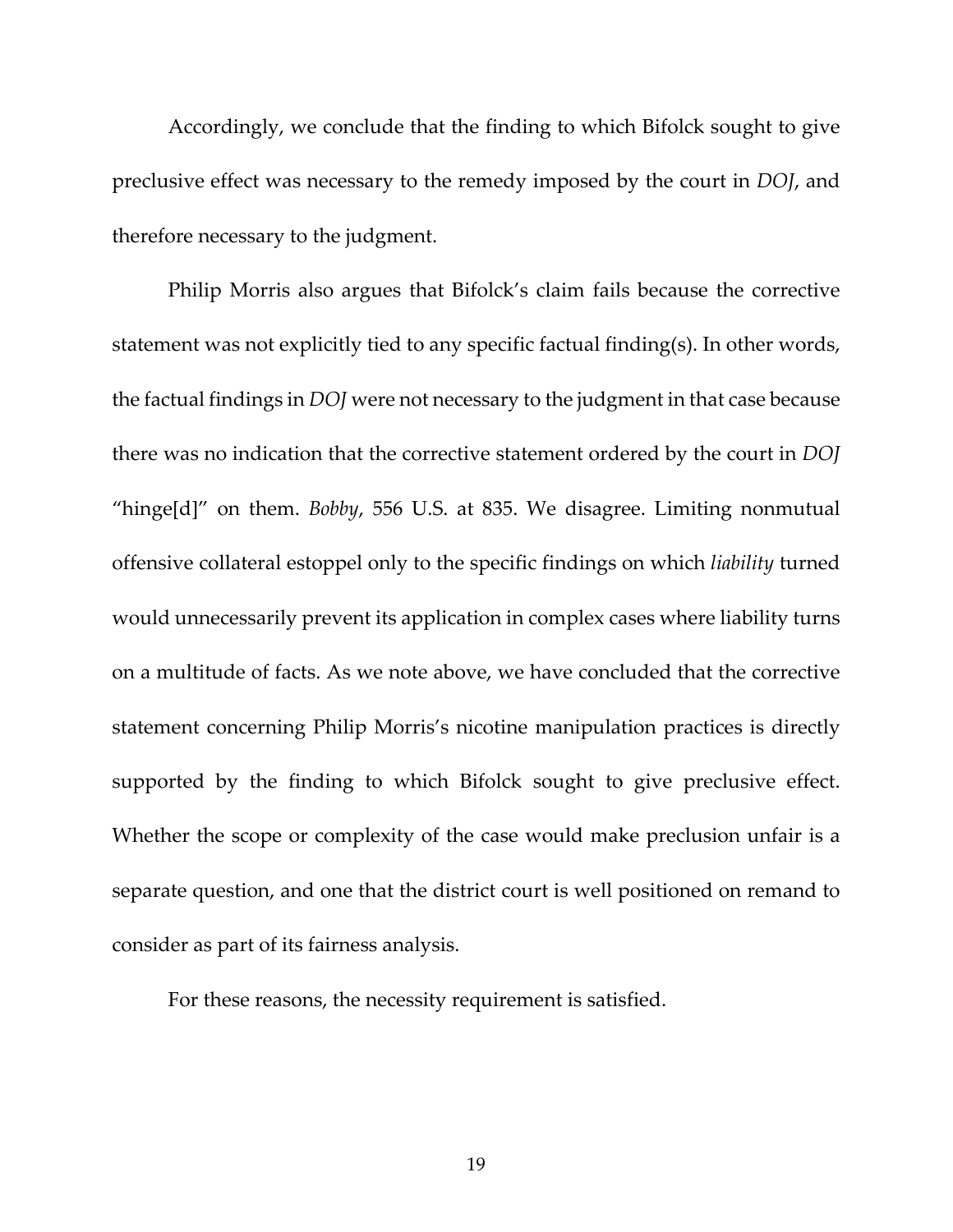#### **Fairness Analysis**

Even if a court concludes that all four prongs of the nonmutual offensive collateral estoppel analysis have been established, it must still assure itself that it is fair to apply the doctrine. *See Parklane Hosiery*, 439 U.S. at 331. This final inquiry reflects judicial wariness of nonmutual offensive collateral estoppel. *See, e.g.*, *id.* at 329 (finding that the "offensive use of collateral estoppel does not promote judicial economy in the same manner as defensive use does"); *Jack Faucett Assocs. v. Am. Tel. & Tel. Co.*, 744 F.2d 118, 124 (D.C. Cir. 1984) (recognizing that the offensive collateral estoppel doctrine is "detailed, difficult, and potentially dangerous"). We have not exhaustively catalogued the factors a district court should consider when reviewing for fairness, and we decline to do so now. We note, however, several factors that courts have considered.

*Parklane Hosiery* suggests courts look to whether "the judgment relied upon as a basis for the estoppel is itself inconsistent with one or more previous judgments in favor of the defendant," 439 U.S. at 330, and whether "the second action affords the defendant procedural opportunities unavailable in the first action that could readily cause a different result," *id.* at 331. Other factors include whether the "the defendant had little to no incentive to raise [the issue] in the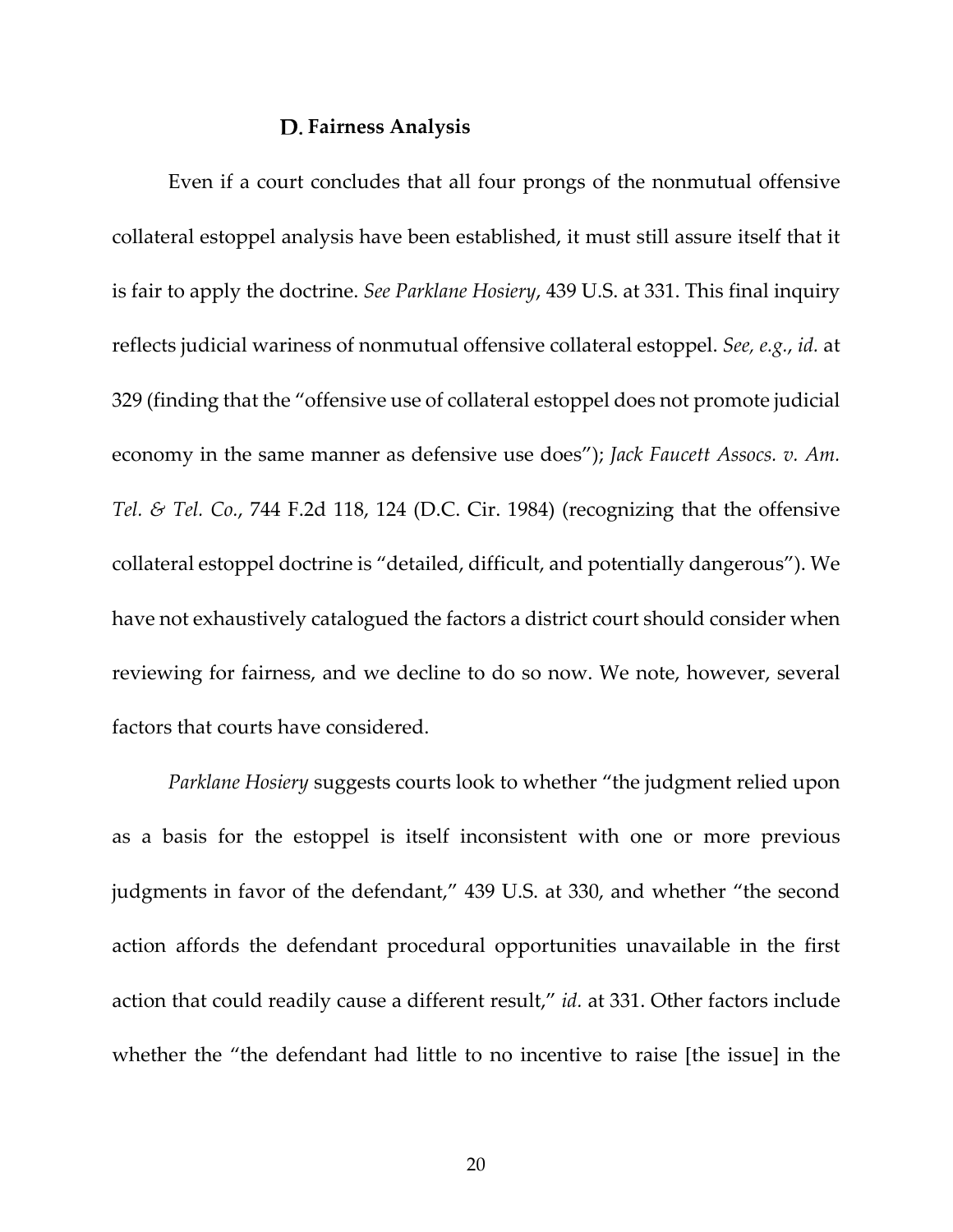earlier action," *Marcel Fashions Grp. v. Lucky Brand Dungarees, Inc.*, 898 F.3d 232, 240 (2d Cir. 2018), and whether the underlying case was tried before a jury or a judge sitting as trier of fact, *see Monarch Funding Corp.*, 192 F.3d at 304. District courts may also take into account the relative scope or complexity of the two actions and whether they involve different causes of action.

One fairness consideration weighs particularly heavy here: whether applying collateral estoppel would have increased the efficiency of the proceedings. *Seeid.* at 305. The issue that Bifolck sought to establish: "Philip Morris manipulated cigarette design and composition to assure nicotine delivery levels which create and sustain addiction," Bifolck App. 252, is no silver bullet. As discussed above, Bifolck's formulation of the issue makes no mention of Marlboros or the time period during which Jeanette Bifolck smoked—nor could it, since those issues were not decided in *DOJ*. Philip Morris argues on appeal that giving this finding preclusive effect would not have conserved judicial resources and would have confused the jury. Bifolck argues that precluding the relitigation of findings from *DOJ* would have increased efficiency and streamlined the proceedings.

Nonmutual offensive collateral estoppel could have failed to increase efficiency in several ways: by confusing the jury on the differences between what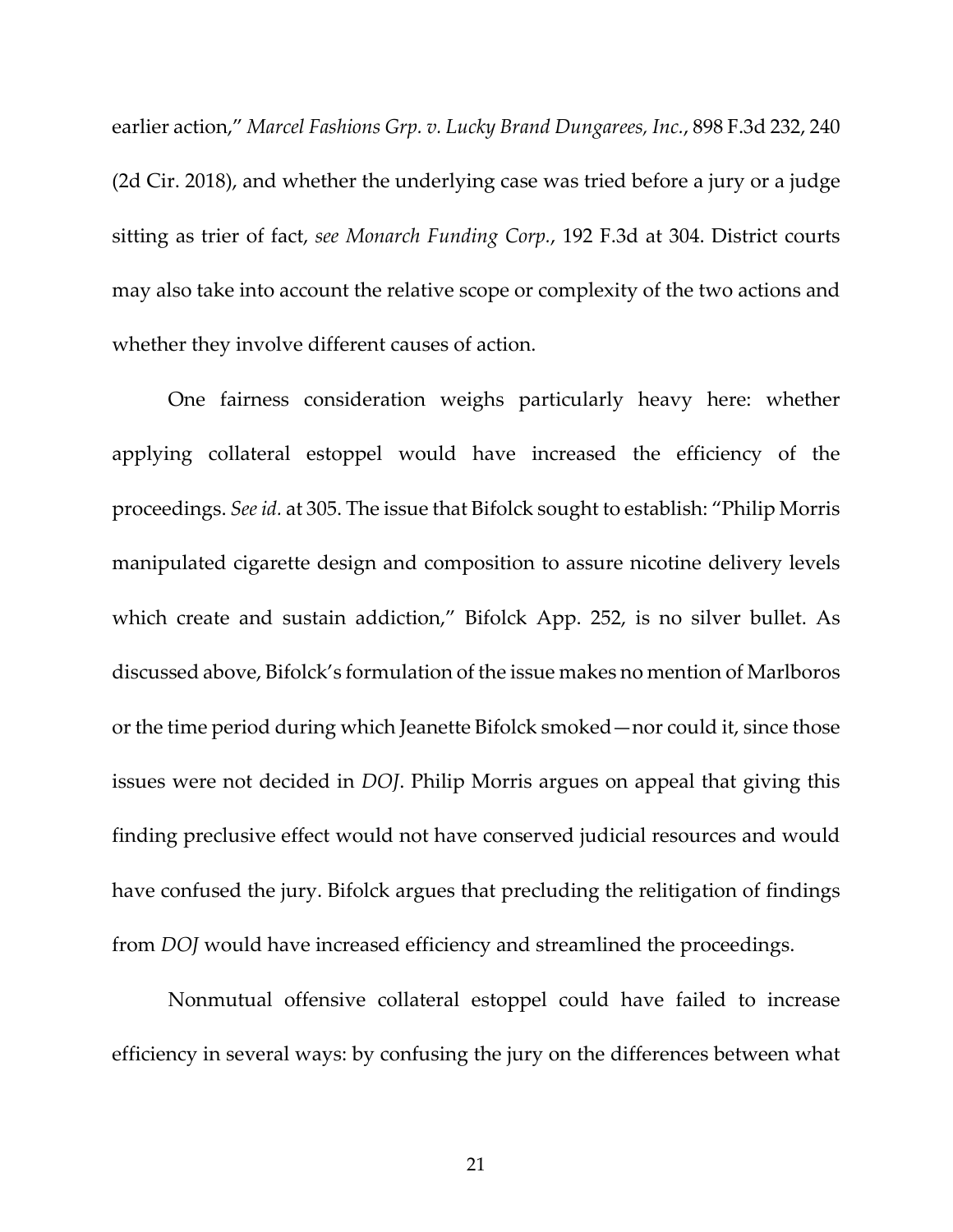was decided in *DOJ* and what Bifolck ultimately needed to prove, by causing the production of duplicative evidence, or because the general nature of the preclusion may be too inconsequential to Bifolck's case.<sup>9</sup> On the other hand, a baseline factual finding about nicotine manipulation could have increased efficiency by shortening and focusing the expert testimony and streamlining jury deliberation.

This is a close question and one we need not answer on appeal. The district court said that if it "had to reach" the issue, it "probably would find that there are equitable considerations . . . that would make it inappropriate" to apply nonmutual offensive collateral estoppel. Bifolck App. 605. It is not clear, however, on what factors the district court was relying or if it would maintain this view on remand during a full analysis of the fairness considerations. We accordingly remand for the court to review, in its sound judgment, whether application of nonmutual offensive collateral estoppel would be unfair.

 $\overline{\phantom{a}}$ 

<sup>9</sup> In addition, Bifolck filed his motion to give preclusive effect just a few weeks before trial. As part of its fairness analysis, the district court is well suited to determine whether the timing of the motion counsels against applying nonmutual offensive collateral estoppel.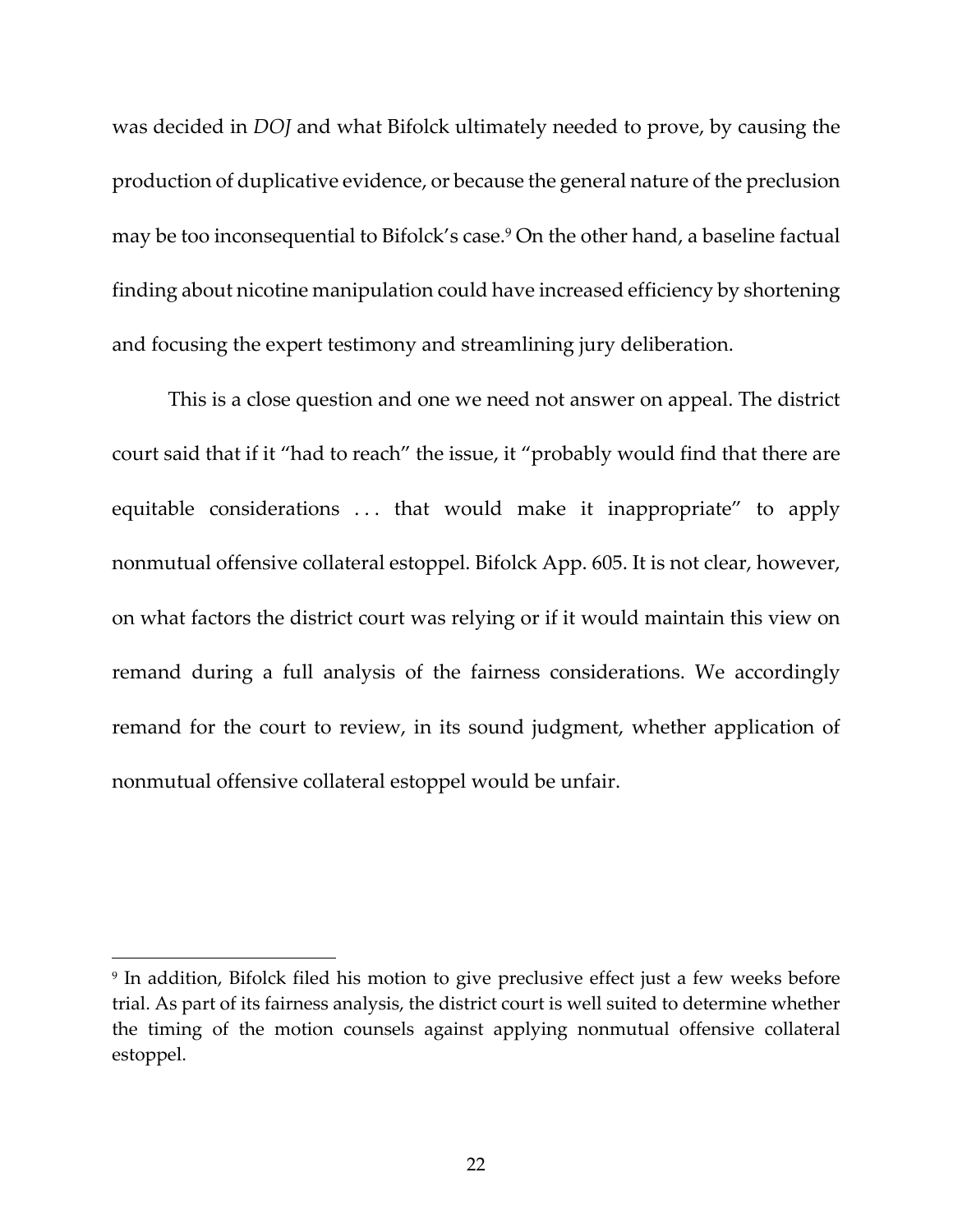#### **The Error Was Not Harmless**

Philip Morris's final argument is that, even if we find error, we should nevertheless affirm the judgment of the district court because any such error was harmless. We are not persuaded.

Courts should ignore errors that "do not affect the substantial rights of the parties," 28 U.S.C. § 2111, or the "essential fairness of the trial," *McDonough Power Equip., Inc. v. Greenwood*, 464 U.S. 548, 553 (1984). *See also Bonner v. Guccione*, 178 F.3d 581, 592 (2d Cir. 1999) ("[I]f . . . the conviction is such that the error did not influence the jury, or had but very slight effect, the verdict and the judgment should stand." (quotation marks and citation omitted)).

The error here was not harmless. Whether "Philip Morris manipulated cigarette design and composition to assure nicotine delivery levels which create and sustain addiction," Bifolck App. 252, was important to Bifolck's case. At trial and during jury deliberations, Bifolck could have benefitted from a stipulation of this fact. As noted above, the jury was instructed that it could find the cigarettes "unreasonably dangerous" if it found them to be "unnecessarily addictive."10 *Id.*

 $\overline{\phantom{a}}$ 

<sup>10</sup> The jury was instructed that: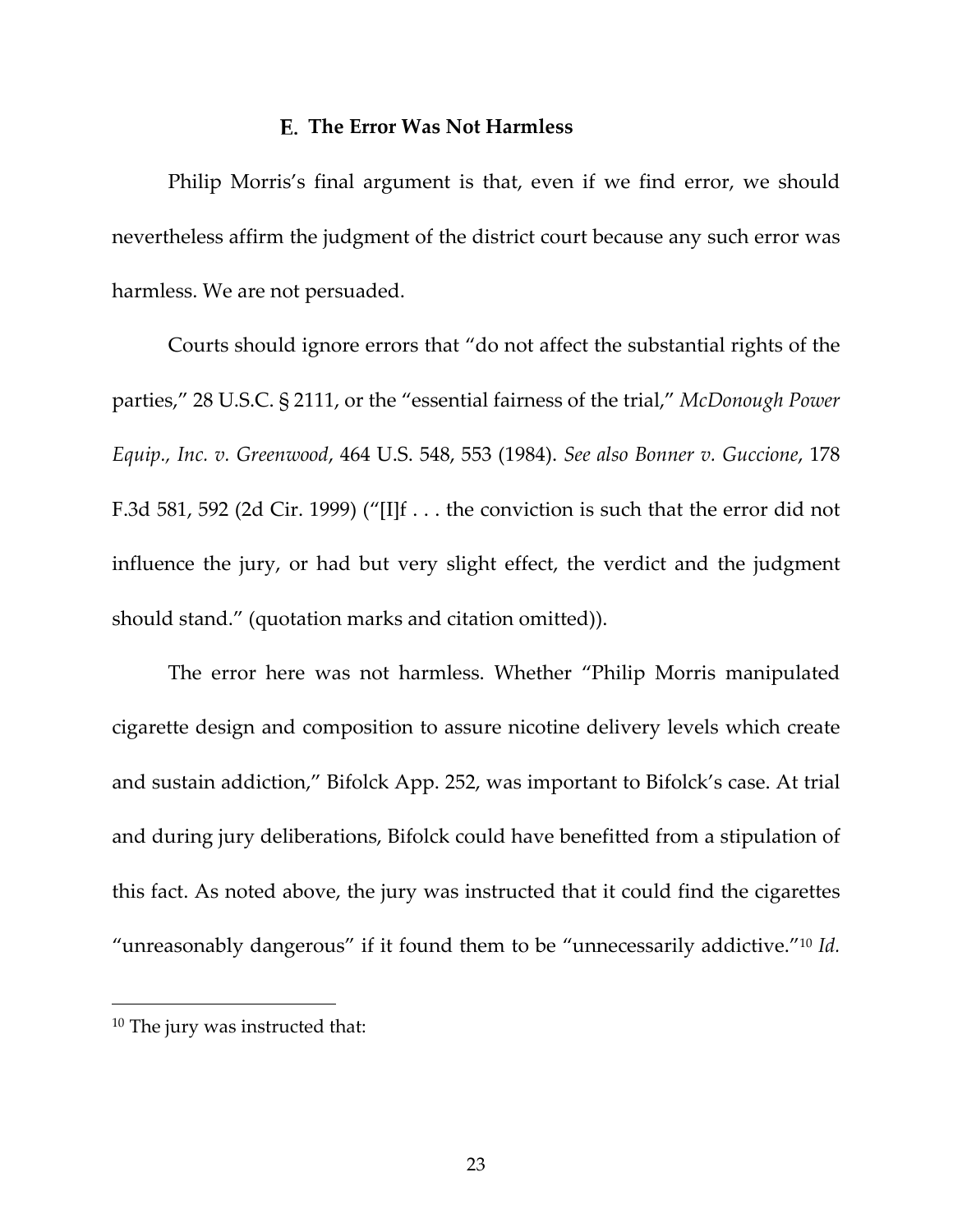at 681. This finding could have demonstrated, for example, that Philip Morris knew that it could manipulate nicotine levels, thus supporting the conclusion that it made Marlboros "unnecessarily addictive" by virtue of a *design choice* not to lower nicotine levels and, therefore, made them "unnecessarily dangerous" under the CPLA. *Id.* Bifolck sought to elicit this testimony from Jupe, Philip Morris's expert, who instead made claims inconsistent with the findings in *DOJ*, painting a cloudy picture of what the company could or could not do and did or did not know. *See, e.g.*, *id.* at 679–80. These issues implicate important aspects of Bifolck's claim. Had he built his case with a baseline finding that Philip Morris could (and, at times, did) manipulate nicotine levels, Bifolck's whole strategy at trial could have been different.

Bifolck App. 681.

Mr. Bifolck alleges [that] the design of Marlboro and Marlboro Light cigarettes was defective in two respects: One, that the cigarettes were unreasonably dangerous because they were unnecessarily addictive and, two, that the cigarettes were unreasonably dangerous because they were unnecessarily carcinogenic. . . .

In determining whether the product was unreasonably dangerous, you may consider things such as the state of scientific and technical knowledge at the time. You may consider whether the product was inherently dangerous and, if so, whether the risks of using the product could be reduced without destroying the utility of the product.